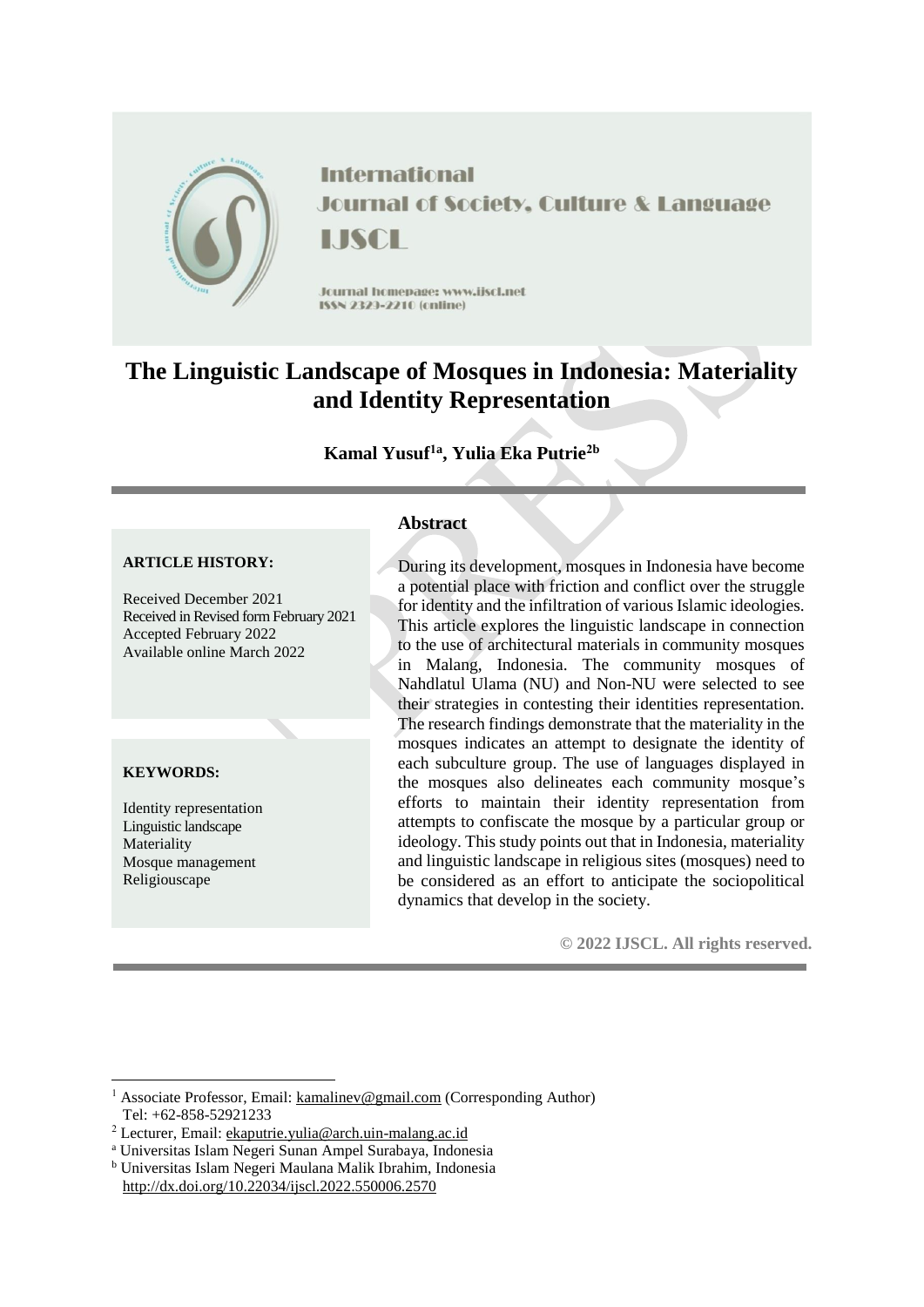# **1. Introduction**

he context of the current study is Islamic place of worship or mosque in Indonesia. Mosques play a strategic role in Indonesian society, the world's largest Muslim population. In each Muslim community, a mosque has a central role as a religious institution and as a place that accommodates social, cultural, and political activities (Ahmed, 2013; Hasan, 2009). These mosques, with their broad functions, is in certain situations prone to friction and conflict. A mosque can potentially be an arena of controversy and an entry into the community of various Islamic views and ideologies. As a religious space, a mosque represents a close relationship among architecture, representation of religious symbols, and the language of sociopolitical dynamics in the society (Wiryomartono, 2009). In the Indonesian setting, a mosque is not merely a holy place as for the diversity of Islamic teachings, views, and Islamic subcultures of community. It also renders a political space for certain Islamic groups to assert their authority and show identities (Feillard, 2013). Diverse patterns and strategies of identity representation were raised to demonstrate the characteristics of each community group. This dynamic interaction of various Islamic groups in community mosques eventually led to conflicts of interest, namely the raising issue of seizing the mosques (Baso, 2013; Berita Satu, 2013; Emka, 2011; NU-Online, 2016; Republika, 2013). To prevent possible conflicts in mosques, stakeholders took various efforts to represent the group's identity more explicitly. However, identity representations are pursued through identity affirmation as well as employing identity disaffirmation, which is manifested through alteration, omission, or imitation of the language and architectural elements used (Putrie & Martokusumo, 2020). T

From this point, the use of language in mosques is an interesting issue to be further explored, particularly within the linguistic landscape approach. Linguistic landscape relates to linguistic objects that characterize the public space, investigates displayed language in a given area, and generally analyses advertisements, billboards, signage, and other signs in public space. The standard definition used in this field is the one set out in the 1997 canonical article by Landry and Bourhis (1997), who stated "the language of public road signs, advertising billboards, street names, place names, commercial shop signs, and public signs on government buildings combines to form the linguistic landscape of a given territory, region or urban agglomeration" (p. 25). They concern the use in the public sphere of language in its written form. A relation is made to language visible in the specified place (Bourhis & Landry, 2002).

The present study analyzes the use of language in the linguistic landscape of mosques. This study furthermore aims to examine how the language is used to convey messages in representing, negotiating, and affirming communities' identity. Seeing the facts mentioned earlier, it would be a trigger to look at the language used in mosques' signs using linguistic landscape perspective in the Indonesian setting. We also consider the materiality applied in the mosques. We assume that the medium is applied to the language used on display and the message reflected from the display. The significance of medium in the linguistic landscape, namely how the language is represented in the material nature of the sign itself, has attracted attention (Alsaif & Starks, 2019; Cook, 2015; Kasanga, 2014; Plessis, 2010; Stroud & Mpendukana, 2009). The medium, such as "blackboards and chalks, monitor screens and pixels, paper and printer's ink, and all the diversity of writing techniques" (Cook, 2015, p. 83), were included in this analysis. In addition, medium types such as "electronic flat-panel displays, LED neon lights, foam boards, electronic message centers, interactive touch screens, inflatable signage, and scrolling banners" (Gorter, 2013, p. 19) have also been incorporated into this study. Therefore, this research is expected to contribute to the growing knowledge on the linguistic landscape of religious places in different settings and contexts.

# **2. Theoretical Framework**

# **2.1. Linguistic Landscape and Religiouscape**

The study of the linguistic landscape has attracted many scholars with a great deal of attention (e.g., Adetunji, 2015; Coluzzi, 2016; Harbon & Halimi, 2019; Kasanga, 2014; Lanza & Woldemariam, 2013; Lee, 2019; Nikolaou,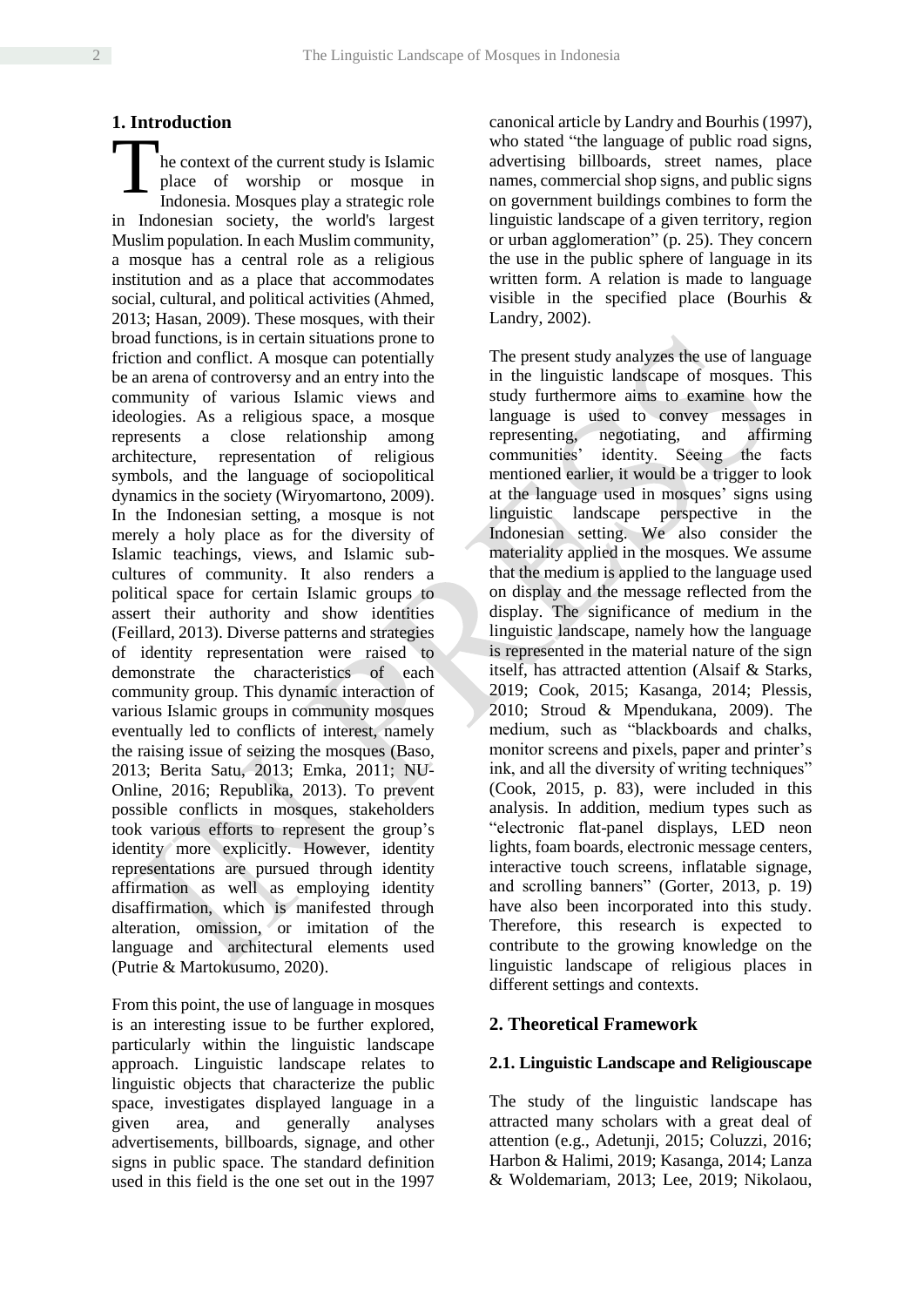2017). Among them, scholars focus their analysis on the religiouscape and worship, such as what has been done by Woldemariam and Lanza (2012), Coluzzi and Kitade (2015), Kochav (2018), Inya (2019), and Esteron (2021).

Observing the languages displayed in places of worship may be the most accurate indicator of the level of the prestige enjoyed by the various languages found in a multilingual country. An article that discusses linguistic landscape focuses on a particular religion was about signs placed in the Christian church in Addis Ababa, Ethiopia. The linguistic landscape of Addis Abeba is a crossroads for numerous discourses that touch on politics, national identity, modernity, and, of course, power. This study captured a wide range of banners, posters, stickers, and, by extension, other mediated discourses. In this regard, Woldemariam and Lanza (2012) argued that the language landscape serves as a platform for evangelizing, contestation and debate, commodification, and globalization. Coluzzi and Kitade (2015) investigated seven places of worship in Malaysia. Their study found that English, like many other languages, serves as a neutral language that can be used for interethnic communication and offers cultural and occupational opportunities. In the Philippines, English is the dominant language of communication and tourism in the churchscape, while indigenous languages such as Filipino and Pangasinan play a supporting role (Esteron, 2021). Meanwhile, in Israel, signs, posters, stickers, flags, and graffiti are common, where much of everyday life is defined by religious settings. The linguistic landscape of Safed in Israel's Upper Galilee was investigated by Kochav (2018) to determine the features, properties, and boundaries that represent the spectrum of belief in the Orthodox Jewish world. In Nigeria, Inya (2019) focuses her study on the linguistic landscape of religious signboards in Ado Ekiti. It aims to establish the relationship between the languages used on these signboards and the implication for identity, globalization, and culture. The results indicate that English is more prevalent and ubiquitous in the public space than other languages.

Until recently, however, literature explicitly examines the linguistic landscape of mosques has rarely been done. Alsaif and Starks (2019), for example, explored the use of language displayed in the Holy Grand Mosque of Mecca. The study demonstrates how this religious site comprises multiple domains, each with its own linguistic landscape and preferred display medium. The findings highlight the significance of religious sites as a linguistic landscape, as well as the relevance of considering language and medium. In a contemporary discussion of this matter, Alsaif and Starks (2021) expand their research to examine the language used in the Grand Mosque of Mecca. Their findings illustrate the importance of domains in the study of religious language and semiotic assemblages found in the linguistic landscape.

# **2.2. Linguistic Landscape, Culture, and Identity**

Identity issues have long dominated sociolinguistic study (Rezaei & Bahrami, 2019), and some linguistic landscape studies have looked into how individual and community identities manifest and are contested in the linguistic landscape of contemporary urban areas. The study of identities from the standpoint of the linguistic landscape in a religious space context is intriguing. We consider identity to be performed and so dynamic rather than fixed. Identity is culturally and historically situated, and it is negotiated in contact with other people, groups, and institutional systems (Edu-Buandoh, 2016). Identity is constantly negotiated in and through the linguistic landscape due to its dynamic character. Because all social actors have many identities, researching distinct identities in the linguistic landscape and how they interact and perhaps conflict is an essential focus for understanding the role of language in the linguistic landscape.

In the study of the linguistic landscape of a specific space, language, culture, and identity are inextricably linked. Extending this notion, Schecter (2015) proposes three epistemological approaches that apply in studying language, culture, and identity. They are a social anthropology perspective, focuses on how group boundaries are maintained; a sociocultural perspective studies how individuals and groups maintain their identity and thrive; and a participatory/relational perspective tradition that is "interested in culturally situating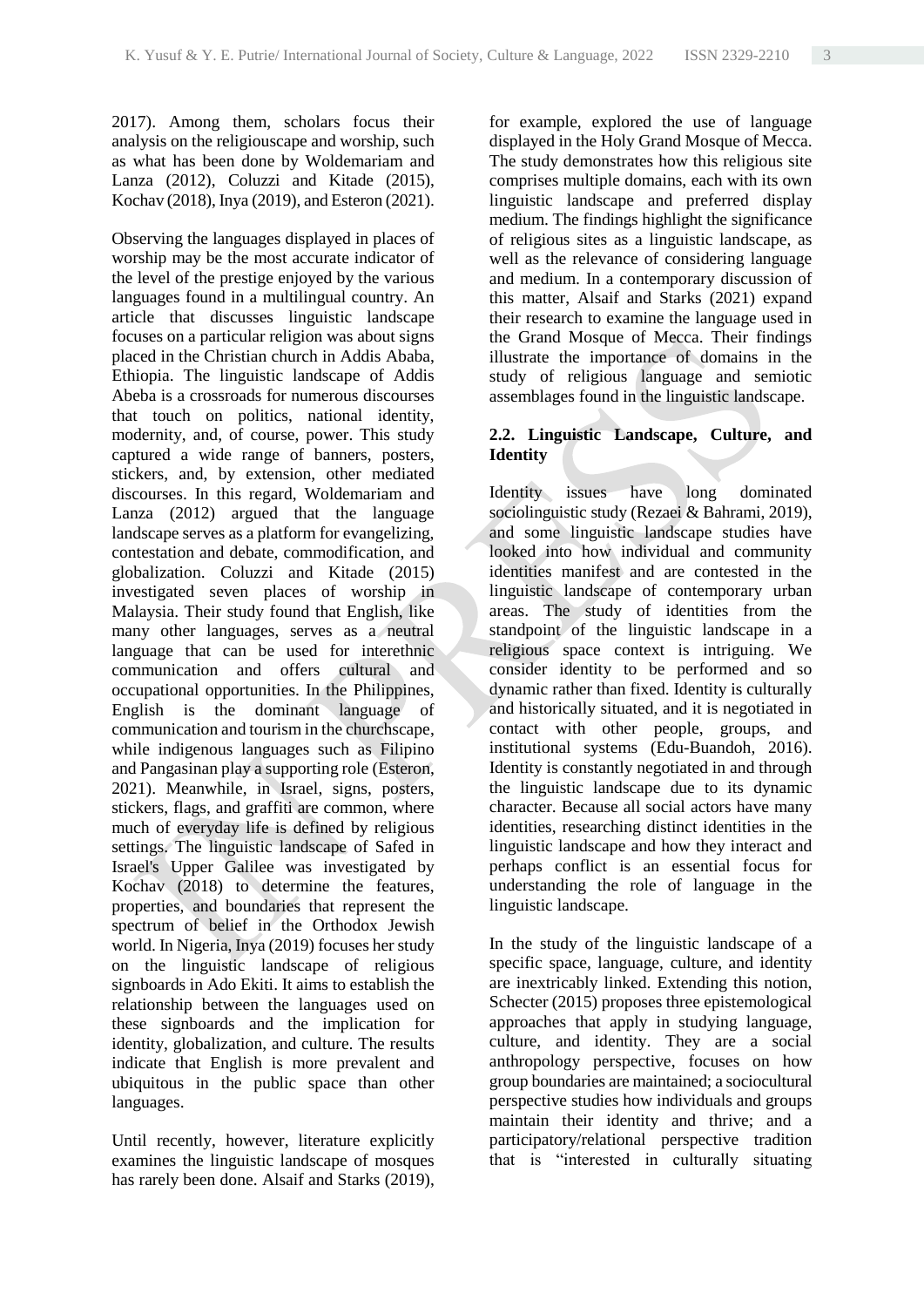individuals' authentic selves in what they say and do and with whom" (p. 242).

The linguistic landscape of a given public space may change due to people moving into different spaces and forming new identities as a result. Social mobility happens as well, and prestige languages may be used in the linguistic landscape to garner political and socioeconomic benefits. Identity is negotiated in and via semiotic activities, as well as in and through the linguistic landscape.

# **3. Methodology**

This explorative study aims to examine the materiality and identity representations in various aspects manifested in the linguistic landscape of mosques. Displayed languages in mosques' exterior and interior spaces were investigated to describe how and why they are presented in a certain sociopolitical context. The existence of various Islamic organizations or groups within the context of Islamic culture plays a vital role in developing mosques in the country with the immense Muslim majority. Islamic organizations of a more traditional perspective, such as NU, have an active role in various efforts and strategies of Islamic missionaries in Indonesia, as do Islamic organizations of more contemporary perspectives, including Muhammadiyah. One of their missionary activities is to build mosques to form the foundation of Islamic development and education in various areas. Looking at those realities, it is not excessive to understand that the presence of mosques has not only a religious function but also a socially significant role for the Islamic subculture group.

### **3.1. Materials**

Malang Raya, East Java, Indonesia, was chosen as the location of this study. Thirty-one mosques were chosen as research sites in this region. The mosques are situated in three administrative regions of Malang Raya: Kota Malang [\(https://malangkota.go.id/\)](https://malangkota.go.id/), Kabupaten Malang [\(http://malangkab.go.id/mlg/\)](http://malangkab.go.id/mlg/), and Kota Batu [\(https://batukota.go.id/\)](https://batukota.go.id/). Most of these mosques are community mosques built and maintained mainly by the local communities. Community mosques were chosen as the object of this study because they are comparatively more vulnerable to various sociopolitical changes and challenges due to the diverse interaction of different Islamic groups emerging in society. Hence, a further consideration in determining the object of this study is the factual occurrences of social tensions resulting from the attempt to take over the community mosques by an Islamic group considered a hardliner (Rijal, 2016).

The mosques surveyed in this study are affiliated with Muslim mass organizations, namely NU and Muhammadiyah, since these organizations throughout the time have built many community mosques. We then consider categorizing the mosques into NU and non-NU mosques. The NU mosques are managed and funded by the NU community. Those administered and prospered by other than NU are classified the non-NU mosques. Table 1 outlines the affiliated mosques with the number of images taken.

We collected pictures of signs in a total of 151 from 31 mosques sites, where some pictures contain more than one sign due to their adjacent placements. The photos were taken from outside and inside the mosques. In this regard, our study is different from Coluzzi and Kitade (2015), who only take pictures outside the mosque. We consider it very important to take every single image or sign applied in and outside the mosques for this research. We believe that linguistic elements outside the mosque area (such as the main gate or entrance, the parking area, the toilet) and inside the mosque (the main hall and the *mihrab* area) could help provide a comprehensive description of the mosque's language use and identity representation. In terms of consent, all images taken were given permission by the management authority of the mosques.

#### **Table 1**

*Distribution of Signs in Mosque Sites in Malang Raya*

| Affiliation | <b>Mosque</b> | <b>Photographed Items</b> |  |  |
|-------------|---------------|---------------------------|--|--|
| NU          | ⊷             | つち<br>⊥∠J                 |  |  |
| Non-NU      |               | ۷Q                        |  |  |
| Total       |               | 1 J 1                     |  |  |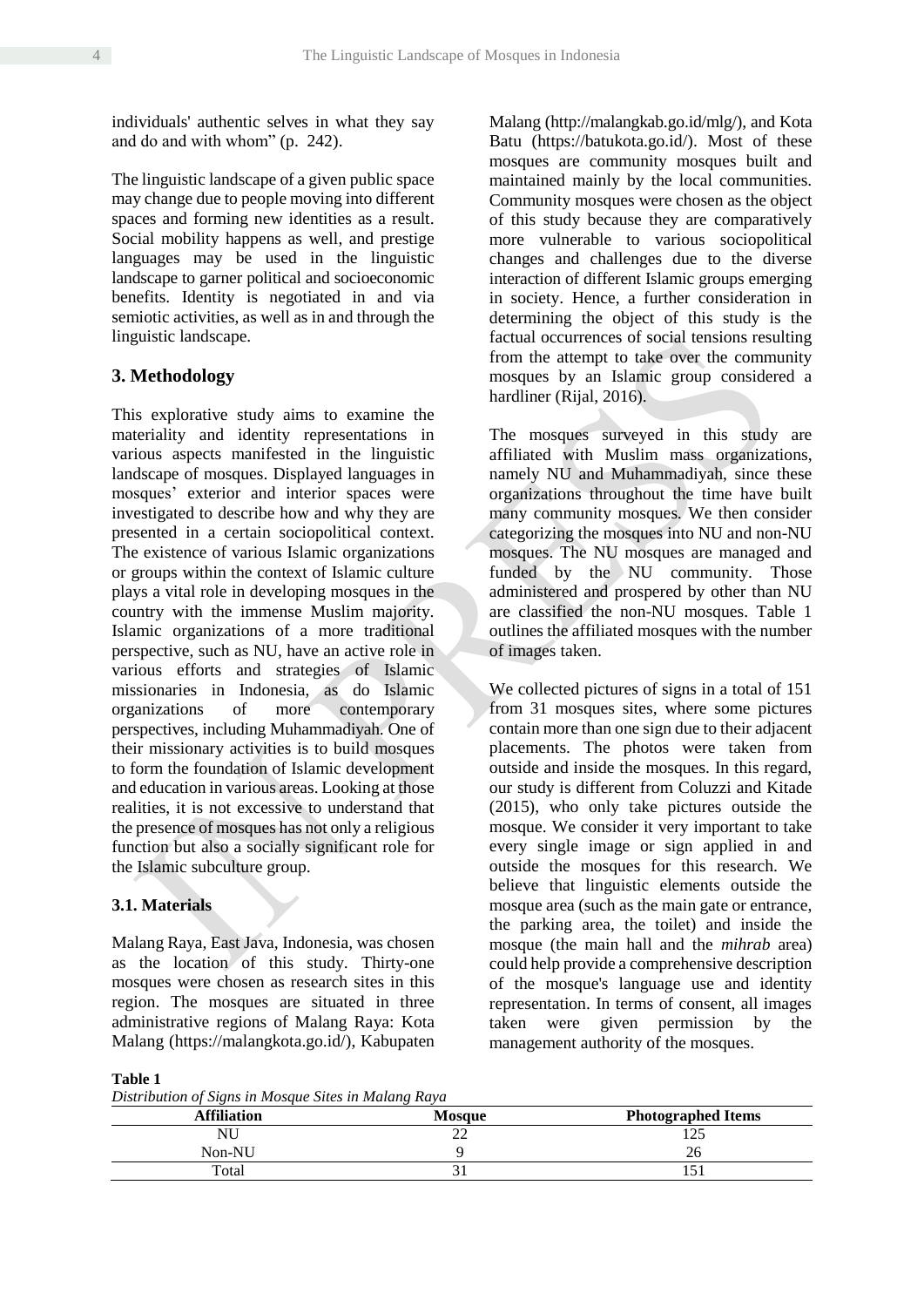### **3.2. Data Analysis**

We follow Backhaus (2007) in defining the unit of analysis for this study, i.e., any written text within a spatially definable frame. Therefore, signage such as banners, posters, inscriptions, and plates, regardless of their size and material, were considered (Landry & Bourhis, 1997; Leeman & Modan, 2009; Scollon & Scollon, 2003; Shohamy & Waksman, 2009). We use digital cameras to collect information about the use of language in the surveyed mosques. The photos have been taken from a smartphone using a digital camera. Smartphone cameras are widely used in linguistic landscape research (Siricharoen, 2016). Gorter (2006) pointed out that using digital cameras with sufficient memory enables researchers to take a limitless number of signs. Although using a smartphone

### camera is considered handy and straightforward.

The change of medium as one of the strategies used in taking and expropriating the mosque is also investigated in this study. Alsaif & Starks (2019) emphasize the importance of the medium used in mosque linguistic landscape research. The medium referred to any materials attached to and used to frame the language used. The medium can be of two types depending on its material durability: permanent and temporary (Alsaif & Starks, 2019; Cook, 2015). We found materials such as wood, stone, metal, paper, electronic board, and plastic used, attached with languages as shown on the data (Table 2). In addition, we added semipermanent into the classification.

#### **Table 2**

*Medium Display of Linguistic Landscape of Mosques in Malang Raya*

|                                  | Sign medium                          |                                 |
|----------------------------------|--------------------------------------|---------------------------------|
| <b>Permanent</b>                 | Semi-permanent                       | <b>Temporary</b>                |
| writings inscribed on the walls, | printed paper framed by wood and     |                                 |
| attached Arabic inscriptions,    | covered by transparent glass, mass   | plastic, paper, electronic      |
| signboard, stone, metal, bedhug  | signboard nailed to the wall, fence, | boards, poster, banner, leaflet |
| (drum), aluminum, marble         | or pole                              |                                 |

The last step is the categorization of the signs. This step includes elements in mosques such as the location of the sign, the appearance of the sign language, the font size, the colors, the order of mono/bilingual sign languages, the number of sign languages. The characteristics were thus coded and then analyzed.

Monolingual and bilingual signs were found in the surveyed mosques. None of the mosques examined display any multilingual signs. The results indicated that the selected mosques were assumed visited mainly by local Muslim prayers and their neighboring areas. The only foreign language that appeared residing Indonesian signs used in the mosques is Arabic. This is primarily because Arabic in Islam is considered the sacred language of Islam (Bennet, 2018; Jaspal & Coyle, 2010; Shah, 2011; Spolsky, 2003; Versteegh, 2014; Yusuf, 2017). In detail, Table 3 depicts the information figure of monolingual and bilingual signs across the mosques. Monolingual signs distributed are mostly in NU affiliated mosques (64), while NU and non-NU mosques shared the same number in bilingual signs with a total of 27.54%. The monolingual signs were displayed in Indonesian. Bilingual signs were displayed in a combination of Indonesian-Arabic or Arabic-Indonesian.

#### **Table 3**

*Sign Patterns Distribution and their Occurrences*

|        | bight I and his Distribution and their Ocean renees |             |              |            |
|--------|-----------------------------------------------------|-------------|--------------|------------|
| Mosque | Monolingual                                         | Bilingual   | Multilingual | Total      |
| NU     | 04                                                  |             | n/a          |            |
| Non-NU |                                                     |             | n/a          |            |
| Total  | (00 (72.46%)                                        | 38 (27.54%) | -            | 138 (100%) |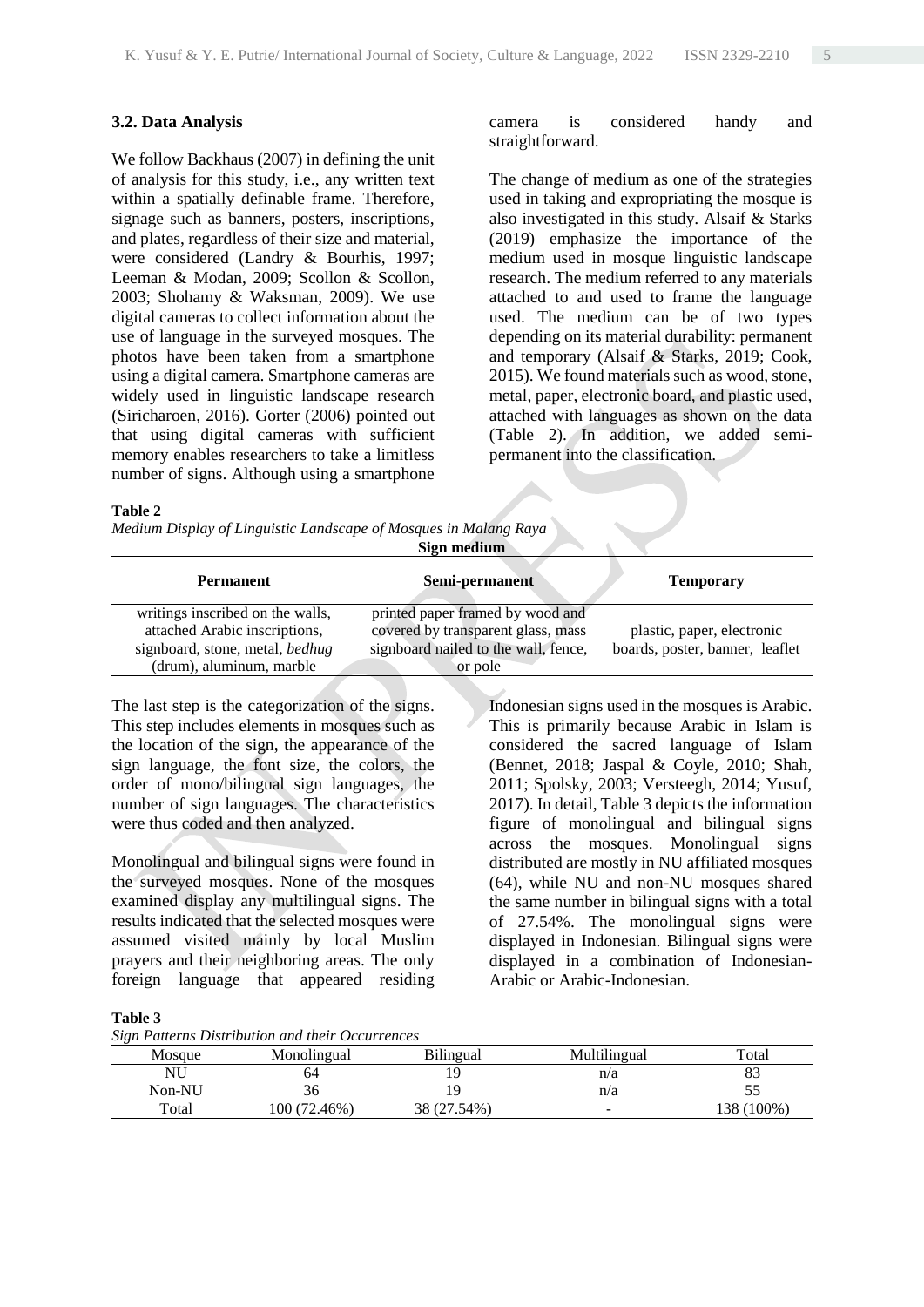# **4. Results**

### **4.1. Materiality: Permanence and Sign-Functional**

The materials used to make signs also contribute to their meaning. Therefore, the choice of material has implications for the meaning-making of the sign. As a point of reference for investigating the materiality of the mosque and its representation of identity, this paper takes account of three types of meaning about material signs (Scollon & Scollon, 2003).

(1) Permanence. A high-quality sign made of long-lasting materials permanently added to a building indicates that the texts so created would last the lifetime of the building itself. Texts written in a set and invariable forms are more effective than the incredibly original spray-painted graffiti on the walls. In addition, these materials can indicate that the signs are

### **Table 4**

durable, long-lasting, or sturdy—for example, iron and aluminum.

- (2) Temporality/newness. Extensions, signs, or notes on more permanent or superimposed signs can often imply temporality. This material is usually attached to a permanent sign to show its dynamic nature and mutability over time, such as plastic, paper, and glass.
- (3) Quality. This material is a sign with the highest durability and production level, which is intended to demonstrate a certain degree of quality of the signs—for example, stone and marble. The application of signs such as stone or marble reflects the consistency of manufacturing, often construed as a more extended planning period and higher production costs.

Types of the medium used in the linguistic landscapes of mosques in Malang Raya are shown in Table 4 as follows.

| Types of Medium |               |                           |                         |                      |             |            |       |         |
|-----------------|---------------|---------------------------|-------------------------|----------------------|-------------|------------|-------|---------|
| ffiliation      | <b>Banner</b> | కె<br>Arabic<br>inscripti | ပ<br>Electroni<br>board | Information<br>board | eaflet<br>− | Poster     | Signt | Etc     |
| NU              | h             | 14                        |                         | h                    |             |            | 40    | 10      |
| Non-NU          |               | 10                        |                         |                      |             |            | 23    |         |
| Total           | 10            | 24                        | Δ                       | 10                   |             |            | 63    | 12      |
|                 | $(7.14\%)$    | $(17.14\%)$               | $(2.86\%)$              | $(7.14\%)$           | (7.86%)     | $(4.28\%)$ | (45%) | (8.57%) |

Arabic inscription is the second most commonly used (17.14 %). In addition, leaflets containing less dominant messages or information appear in both NU and non-NU mosques. Finally, the signboard is the most commonly used medium in mosques. The function of the signboard displays information about the name and address of the mosque. The use of language in the mosques is also reflected on the electronic screen, which usually provides details about prayer times or other relevant information.

#### **Table 5**

| Medium Display of Linguistic Landscape of Mosques in Malang Raya |                                                                                                                                                      |  |
|------------------------------------------------------------------|------------------------------------------------------------------------------------------------------------------------------------------------------|--|
| <b>Identities displayed in mosques</b>                           |                                                                                                                                                      |  |
| NU                                                               | Organization name and logo, calender, prayer schedules, the genealogy of scholars, Ahlus-<br>sunnah wal-Jama'ah (Aswaja), Arabic inscription, prayer |  |
| Non-NU                                                           | Organization name and logo, poster on prayer manual according to the Prophet's tradition,<br>poster on the invitation of Islamic studies             |  |

There are four types of sign-functional systems (Cook, 2013) that emerged from the mosques we surveyed, namely:

Locating, sign used to indicate the location;

- Informing, sign to supply information;
- Controlling movement and behavior, sign is used to provide behavioral boundaries;
- Service sign, sign used to show services available.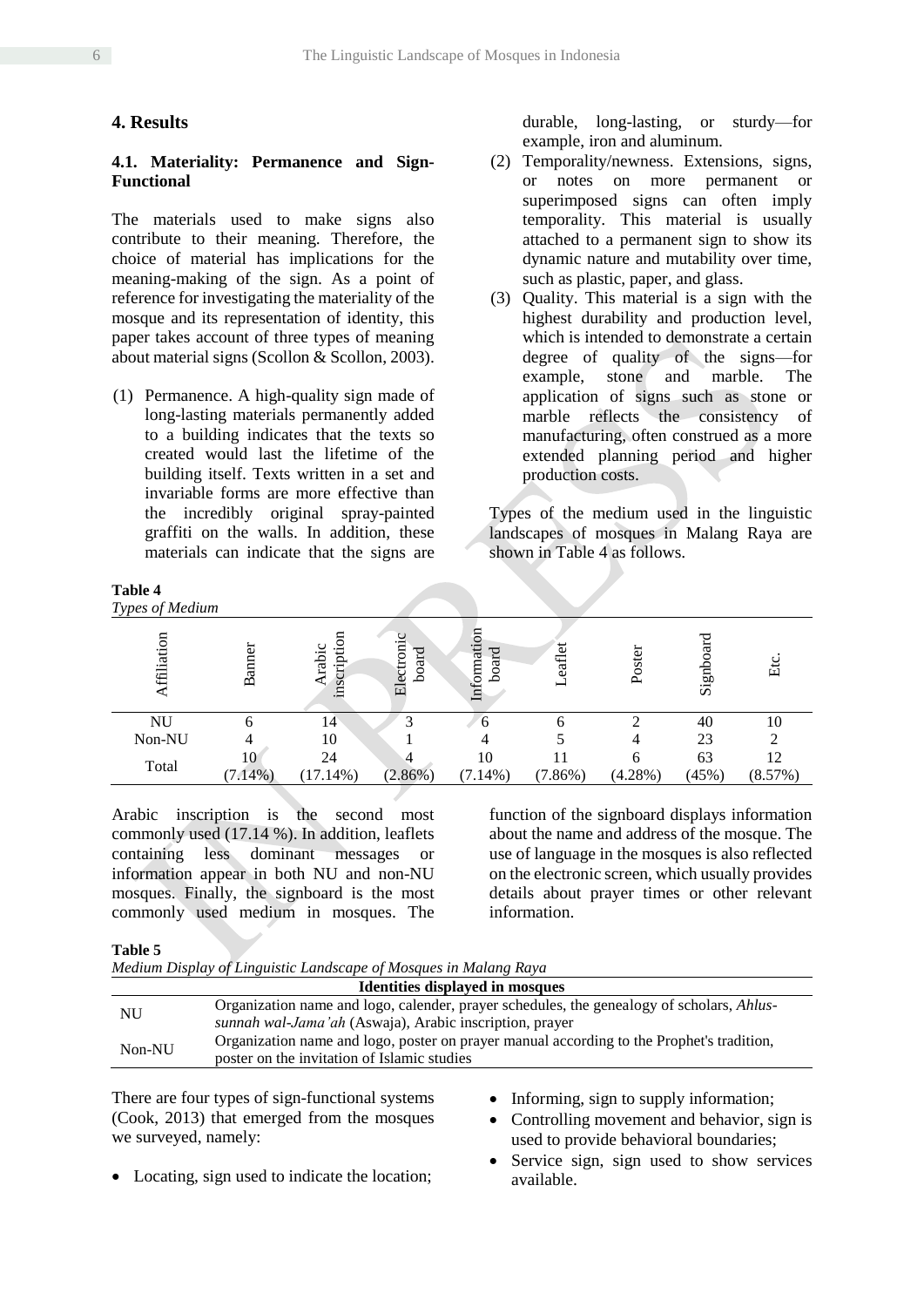### **4.1.1. Locating Sign**

The signboards of NU and Muhammadiyah mosques are shown in Figure 1. Green is the color foundation that dominates the board on the nameplate of the NU mosque (Figure 1A). At the top part is the Arabic script of NU and its logo. In the middle is the mosque's name, the Jami mosque of Darussalam, written in Indonesian. The information on the mosque location is presented at the bottom line. Figure

1B shows the signboard of a Muhammadiyah mosque dominated by blue. The address and the site of the mosque are written on the bottom. There are no Arabic words on the signboard. However, it is found the name of the mosque is written in Arabic-Indonesian (الهدى نور مسجد MASJID NURUL HUDA) but is placed on a separated board away behind, dominated by the blue background. The signboards of the two mosques are made of aluminum painted with a strong color, which is embedded in the ground.



**Figure 1** *NU Mosque, Jami mosque Darussalam and Muhammadiyah mosque, Masjid Nurul Huda*

### **4.1.2. Informing Sign**

Informing signs in mosques can be categorized into three sign-functional systems.

- Informing sign that shows information of mosques managerial, such as mosques management (Figure 2A), financial report (Figure 2B), and a commemorative plaque of mosque establishment (Figure 10B).
- Informing sign that indicates information about worship guidance, including how to do prayer and *zikr* (Figure 3A), ablution, and information on prayer time.
- Informing sign that shows information related to the Aswaja ideology, such as a picture of the genealogy of Aswaja Islamic scholars chain (Figure 3B) and the genealogy of the Prophet descendent.



**Figure 2** *Informing Signs in NU and Muhammadiyah Mosques*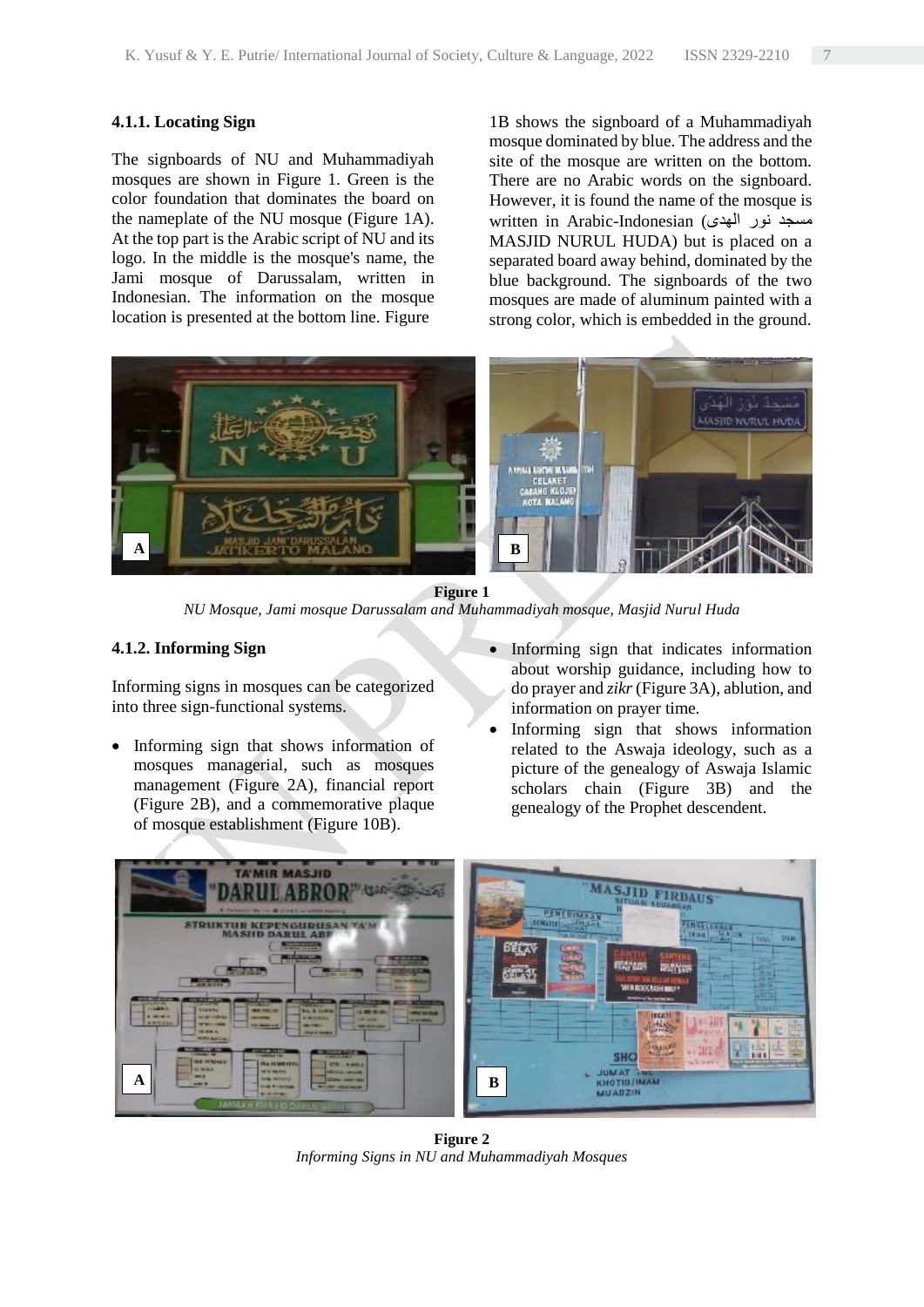Semi-permanent materials, in the form of printed paper framed by wood and covered by transparent glass, are generally used for the informing-signs. Similar to locating signs, there is a noteworthy distinction in the use of dominant colors in the medium of the informing

signs between NU and Non-NU mosques. A more prominent green is consistently used by the NU mosques, while Muhammadiyah mosques tend to be blue to identify their uniqueness.



**Figure 3** *Informing Signs of Mosque Management and Prayer Manual*

# **4.1.3. Controlling Behaviour**

Controlling behavior in mosques can be classified into four types.

- Prohibition,
- Suggestion,
- Warning,
- Reminder



**Figure 4** *Prohibition Signs in Mosques*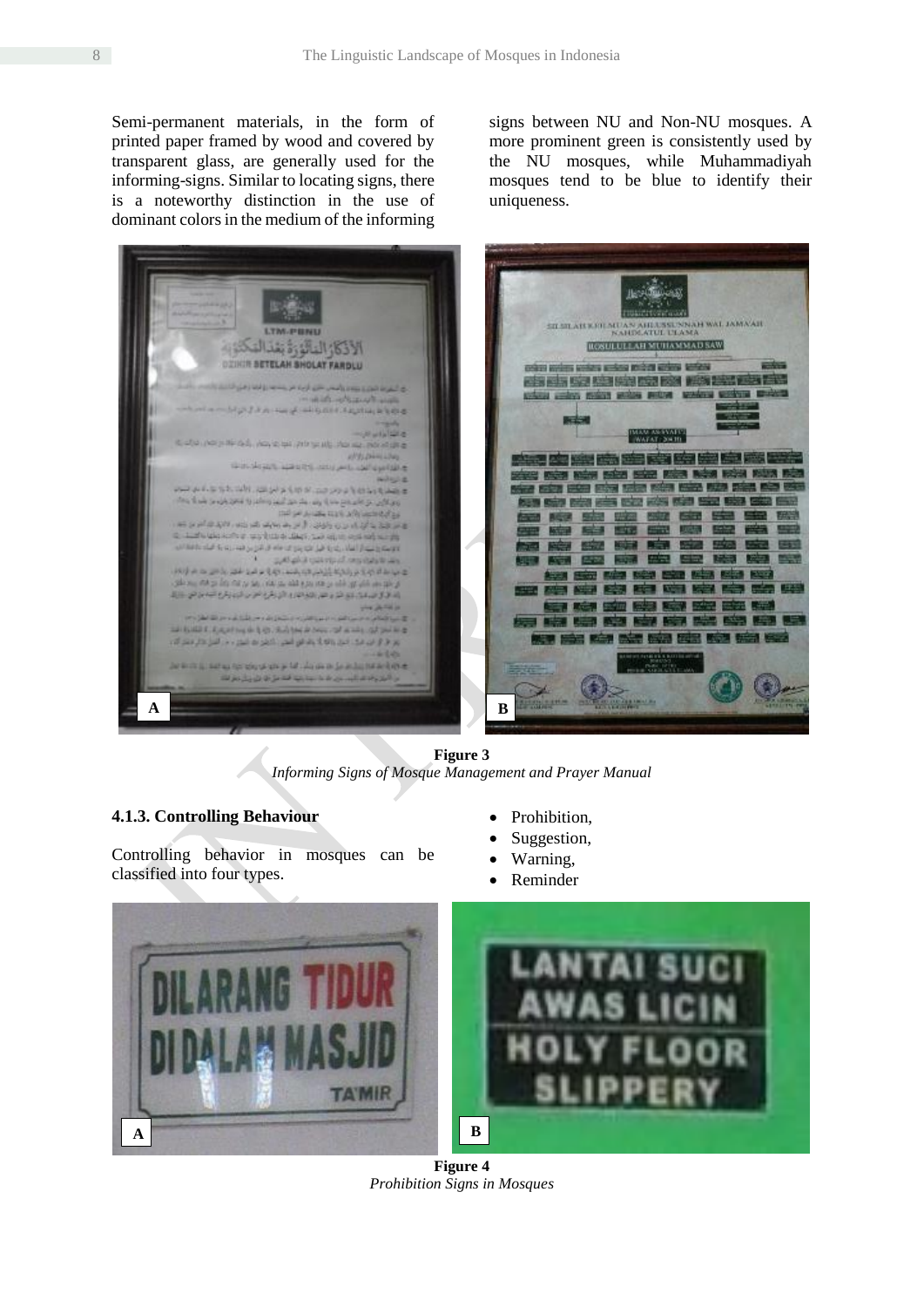Figure 4A shows a prohibition sign. This text says not to sleep in the mosque (DILARANG TIDUR DI DALAM MASJID) "sleeping in the mosque is prohibited". The assertion of the prohibitions is shown in the red printed font on the word "sleep" in the imperative structure. The prohibition is written on a transparent plastic material attached to the mosque wall, dominated by green fonts. The aim is to attract worshipers' eyes to read.

Figure 4B shows a bilingual controlling behavior sign. This sign is made of transparent plastic material with the Indonesian expression "LANTAI SUCI AWAS LICIN" and literally translated into English below that, "HOLY FLOOR SLIPPERY". Although the translation in English is not quite accurate, the message the sign wants to suggest is that the congregation should be careful when walking on the mosque floor.



**Figure 5** *"Be aware" Signs*

Figure 5A is a warning-controlling behavior sign made of plywood placed in the front of the mosque entrance. The fonts are surrounded by a dominated green background. It says "HATI-HATI DENGAN BARANG BAWAAN ANDA," which means "watch your belonging!" This signboard is in one of the NU mosques. Figure 5B shows another example of a warning sign which says, "PENCURI JANGAN COBA-COBA MASUK!" means "Thieves do not try to enter the mosque!" that is placed on a security post in a non-NU mosque. This placard is made of a sheet of iron with black color background around the white fonts.



**Figure 6** *Religious Text Reminder*

Figure 6 is a bilingual reminder as a controlling behavior sign, it consists of Indonesian-Arabic languages. On the top, it is written: *Niat I'tikaf* (intention to perform *i'tikaaf*)", then its Arabic part is in the middle presenting the Arabic نويت الاعتكاف ّ في هذا المسجد تقرباً إلى الله :words سنةً مله نعالى Its translation in Indonesian is given on the bottom: *Saya Niat I'tikaf Didalam* 

*Masjid ini Untuk Mendekatkan Diri Pada Alloh Sunnat Karena Alloh Ta'aalaa* "I hereby intent to perform i'tikaf in this mosque for the sake of Allah and following his messenger." This sign is placed above the entrance to the mosque, where people pass over into the mosque. This intention text sign is one of the characteristics of NU mosques, because mostly, the Modernist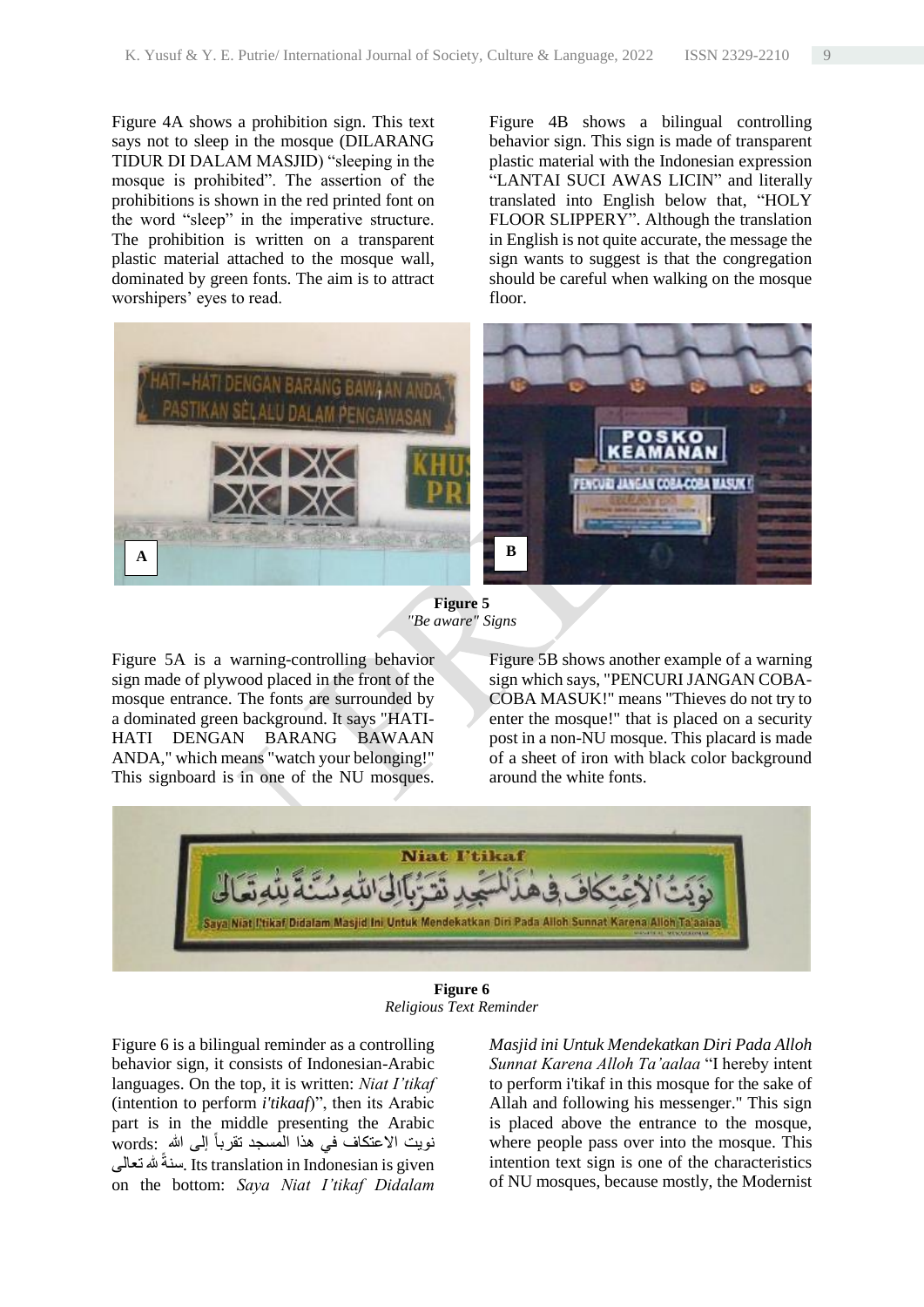mosques prefer not to recite the intention in certain manner.

# **4.1.4. Service Sign**

Another sign function that is always present in mosques is the service sign. Figure 7 confirms the example of a service sign for ablution in Masjid Jami' Daarussalam. Ablution is a must ritual of washing a certain part of the body before performing prayer. The word "TEMPAT WUDLU" (place for ablution) is painted on the wall with a big font size above the mosque name, making it very easy for visitors to read and find the place.



**Figure 7** *Sign of Place for Ablution*

### **4.2. Identity Representation**

The surveyed community mosques in Malang Raya asserted their particular attachment to NU or Muhammadiyah. The distinction lies in the overt or covert nature of the strategy for affirming their identity. The overt identity signs are intended to be recognized by the groups' members and other groups' supporters, as can be defined by their basic features, iconic and general characteristics. In the meantime, the covert identity signs are meant to be identified to a more restricted circle of people or more limited needs. The NU mosques with overt identity affirmations display large-sized organizational symbols written in Arabic نهضة العلماء) literally, "The Awakening of Islamic Scholars") on the main exterior façade, fences, minaret walls, or main gates. This is shown, for

example, in the Mosque of Noor where the symbol of NU is placed on its minaret wall (Figure 8). However, some mosques place the organization's name in a not overtly exposed position. For example, that is in the Great Mosque of An-Nuur (Figure 12), which puts the organization's name in a far less open space under the dome of terrace with a smaller size than the others mosques that display identity affirmation patterns overtly. Organizational symbols are often also placed as architectonic adornments. This placement pattern of iconic ornaments shows the firm authority of the organization or group in the mosques. On the other side, a covert identity affirmation in the NU mosques with some organization signs is also often arranged inside the mosque. On the main exterior building, the ornaments are occasionally disclosed.



**Figure 8** *Overt Sign Initiated by an NU Mosque*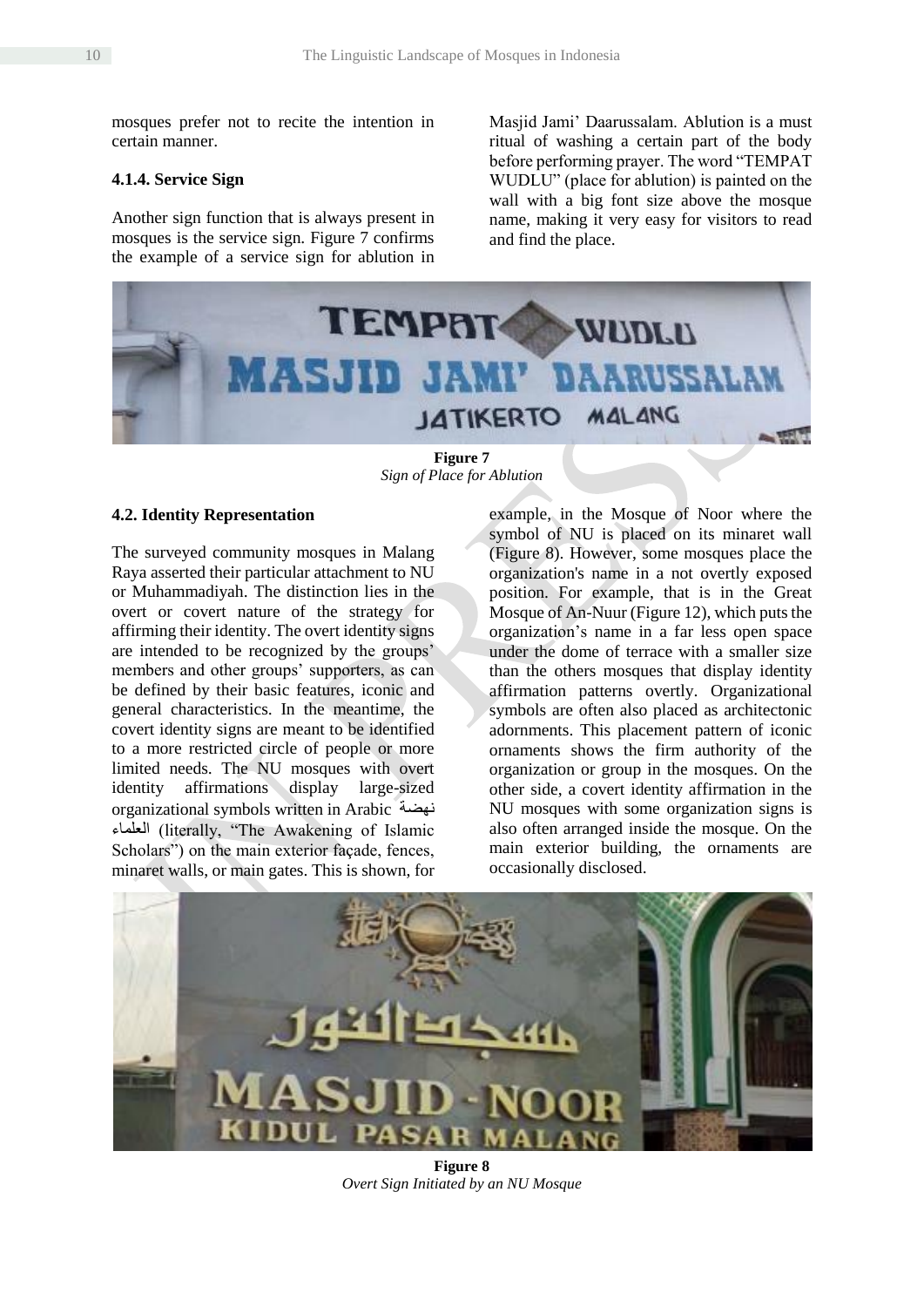### **4.2.1. Overt Affirmation**

Many NU mosques with overt identity affirmations display large-sized organizational symbols on the main exterior facade, fences, minaret walls, or main gates. This placement pattern of iconographic ornaments shows the firm authority of the organization or group in the mosques. Diverse shapes and scales indicate that individuals or communities initiated these elements. On the contrary, the officially created signs appear identical regardless of their placement in the mosques (Figure 9). Another difference between individual and official signs lies in their permanence of medium. While the individually initiated signs are primarily permanent, the officially formed signs are semipermanent. Permanent elements are intended for long-term purposes and are not easily dismantled, although there has been a shift in mosque management in the next few generations. Meanwhile, the use of semipermanent elements appears to be more based on pragmatic considerations of mass signboard manufacturing, such as practicality, convenience, and availability of funds.



**Figure 9** *Overt Sign Initiated by the NU and Muhammadiyah Mosques*

Similar patterns of identity affirmation were also found in Muhammadiyah mosques. However, in the Muhammadiyah mosques with individually initiated signs, small-sized organizational symbols are used outside and inside the buildings, such as on windows, doors, and *minbar* (podium). No large-scaled signs were found in the studied mosques of Muhammadiyah. Moreover, both individual and officially initiated signs in Muhammadiyah mosques are mostly semi-permanent elements.



*Overt Signs Affirming the NU's School of Thought the Ahlussunnah Wal Jamaah and the Use of Permanent Materials*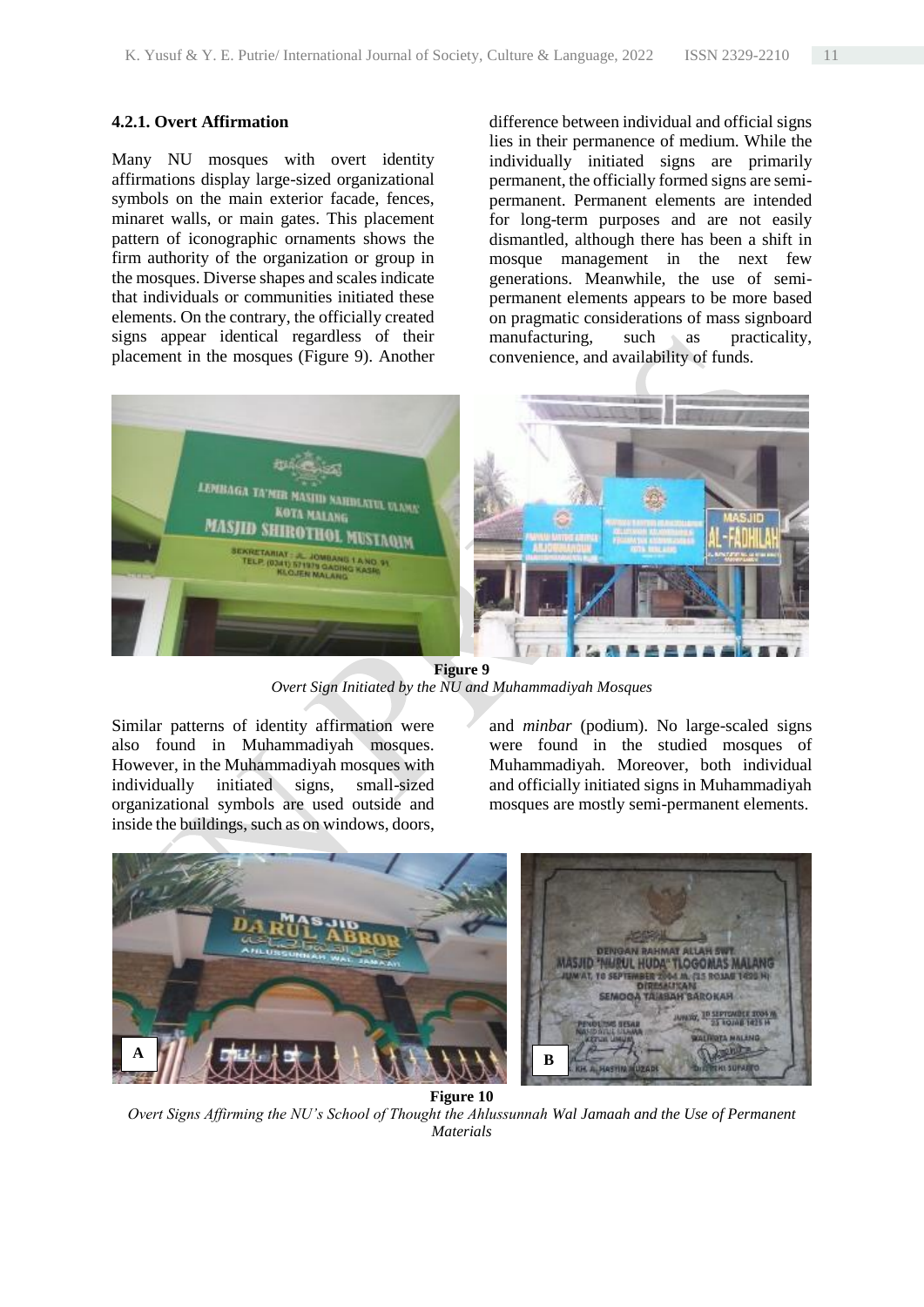Another identity representation strategy can also be seen in the NU mosques, i.e., the Darul Abror Mosque (Figure 10A). The mosque does not overtly mention NU as an organization in its identity sign. Instead, it mentions *Ahlussunnah wal Jama'ah* (Aswaja), the NU's school of thought, to inform the mosque's affiliation. Apart from being written in Latin script, "Ahlussunnah wal Jama'ah" is also written in Arabic script under the mosque's name. This is to emphasize the status of this mosque as an NU-based, even though it does not specifically exhibit its NU-ness. However, the predominant use of green, yellow, and white colors on the identity board strongly indicates the close

cultural relationship of the mosque with NU.

There are also numerous overt signs in prayer schedules, mosques' organizational structures, Aswaja's chains of knowledge transmission, the *zikr* ritual after prayer, and even the mosques' list of donors. Some of the media are permanent (Figure 10B), such as the information listing the names of NU leaders and their roles in the organization. However, most of these signs are semi-permanent and purposely put inside and outside the mosques. Signs in the semi-permanent form are usually made of paper and pieces of wood mounted on a wall or a frame covered with clear glass (Figure 11).



**Figure 11** *Overt Signs in Various Forms of Semi-Permanent Materials*

# **4.2.2. Covert Affirmation**

Some mosques place organizations' names in a not overtly visible position, such as at the Great Mosque of An-Nuur (Figure 12). The symbol of organization is placed in somewhat wide-open available seen under the dome with a smaller size than the other mosques that display overt identity affirmation patterns. In contrast, in NU mosques with a covert identity affirmation, a particular share of the organization's signs is

often positioned in the mosque's interior facade. Conversely, the ornaments in the main exterior facade are rarely exposed. The use of covert signs is reckoned to be recognized by the more limited community, such as the need to demonstrate the legitimacy of mosques' ownership when direct conflict occurs. Despite their covertness, these signs were made as permanent elements of mosques. The durability of the medium is another indication of its significance in conflict prevention.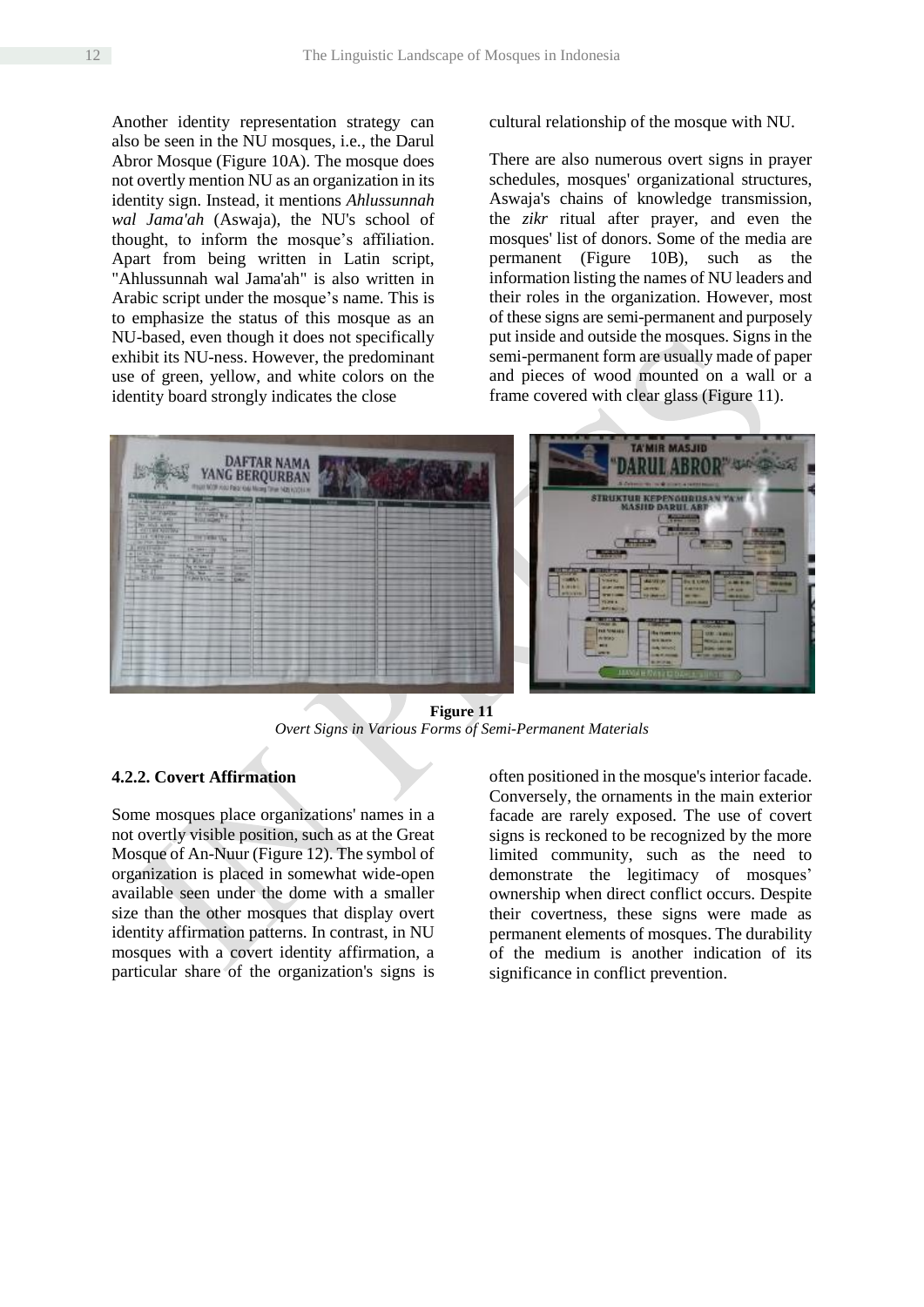

**Figure 12** *A Covert Sign of an NU Mosque*



**Figure 13**

*Selected Arabic Inscription from NU Mosque Show Aswaja's Appreciation for Certain Aspects in Traditional Islamic Teaching*

Another form of the covert sign of identity affirmation is the massive use of Arabic inscriptions as a cultural strategy to state Sunni specific attitudes towards essential aspects of traditional Islamic teachings. For example, one of the Arabic texts is "O my God, You are my purpose and Your pleasure I beg" (اَلَهِی أَنْتَ ) مَقْصُوْدِيْ وَرِضَاكَ مَطْلُوْبِيْ ) which is part of the ا mysticism teaching in Sunni tradition. This expression is placed in front of *mihrab* (the prayer niche in a mosque's *qibla* wall facing Mecca). The text is commonly recited before the performance of the daily prayers (Figure 13). The same applies to the Arabic inscription

of *Khulafaur Rashidin* (the four caliphates), *Asmaul Husna* (the God names), and the four prominent Islamic schools of thought, i.e., Hanafi, Maliki, Shafi'i, and Hanbali. This deed represents a traditionalist view of things rejected by other sects in Islam. However, these elements have become cultural elements that are unique to NU mosques. Moreover, the placement of expressions of Islamic poetry, *zikr* (chanting), and the intention to seclusion (Figure 14) are also part of the uniqueness of the teachings of Islam traditionalists that are not found in modernistmosques.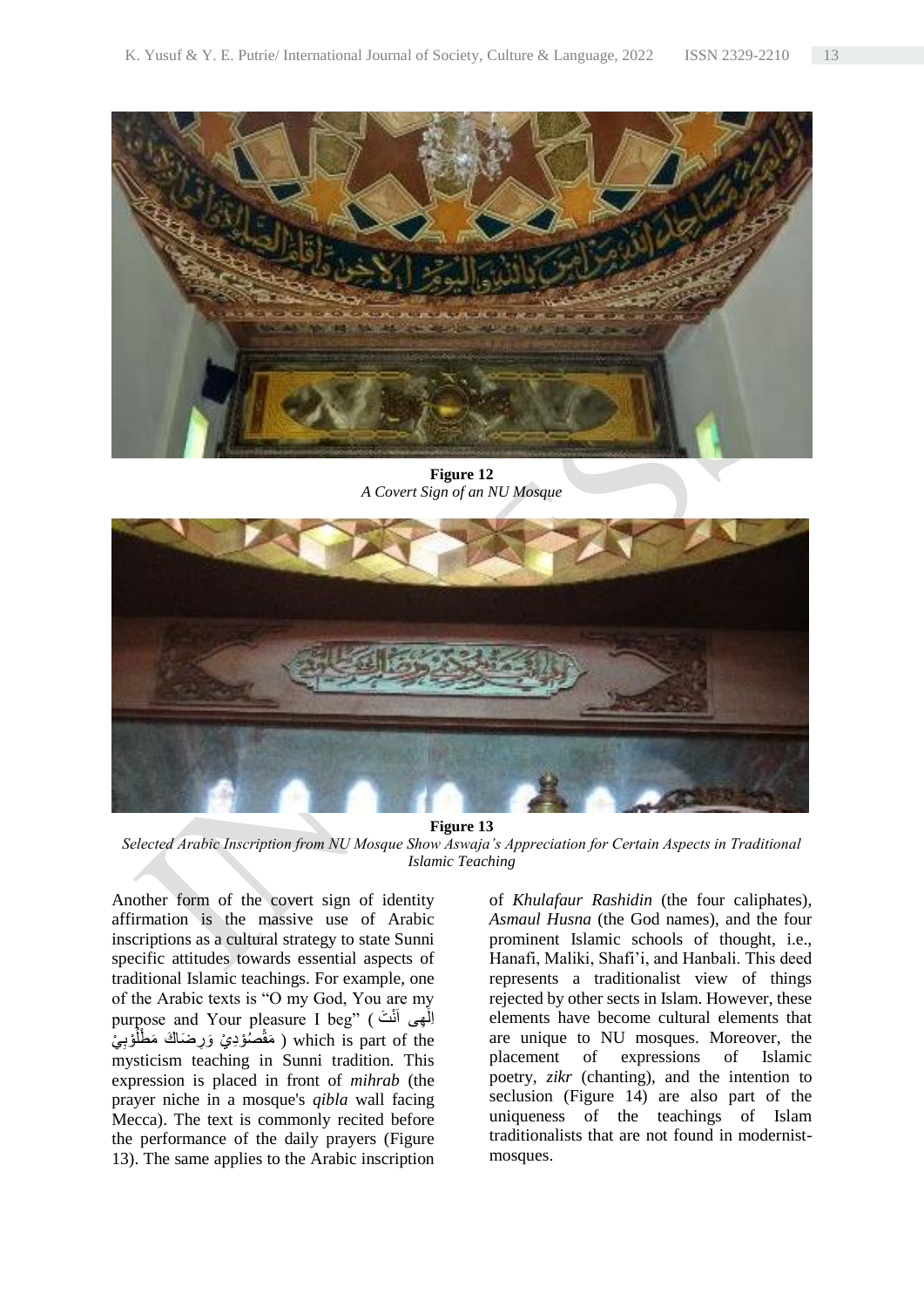

**Figure 14**

*Some Islamic Poetry and Prayer Texts in NU Mosques Show the Religious Culture of Aswaja*

In non-NU mosques, a different phenomenon can be observed. The use of Quranic inscriptions in calligraphy is rarely used to represent their Islamic group/subculture view and identity. Otherwise, the group's teachings, opinions, and beliefs have mainly been expressed by posters, worship instructions, advices, and information that includes prohibitions (Figure 15). The very little

utilization of Quranic writing in modernist mosques as an instrument for representing views and identity is linked to the idea that Arabic inscription ornament in mosques can reduce the quality of solemn prayers. Therefore, there is a tendency to appear clean from diverse ornamentation and calligraphy, although not completely prohibited.



*A Poster on Manual of Ablution According to the Prophet's Tradition in a Non-NU Mosque*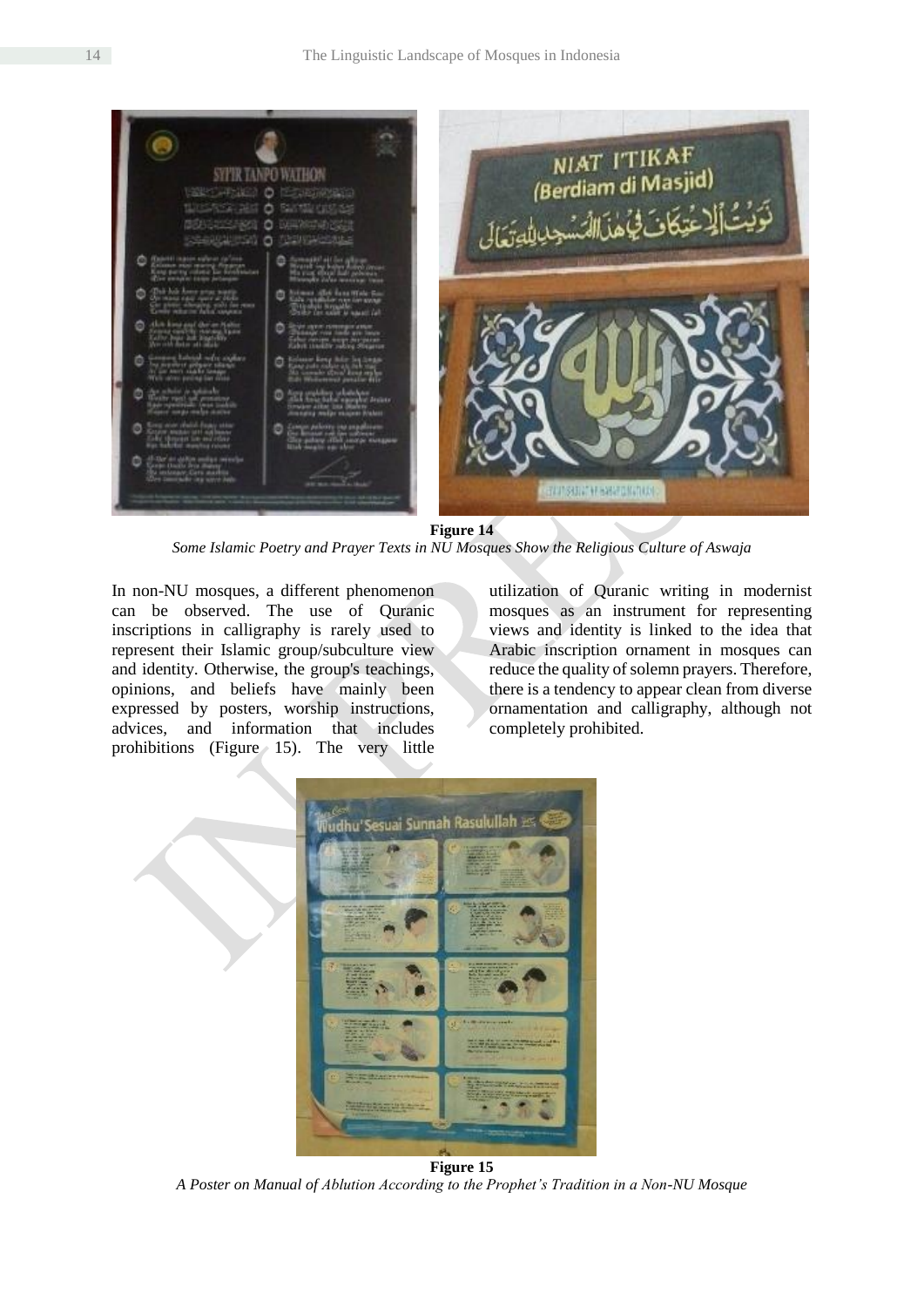# **5. Discussion**

The background of language and material attachment at the NU mosques cannot be separated from various underlying aspects. The following aspects bring about the basis for selecting certain elements that are used to display the identity to the NU. According to NU people, the green color is considered attractive. The color also has something to do with aesthetic preferences among NU supporters. One of the reasons this color is used in many NU mosques refers to the green dome in The Nabawi Mosque, Medina, as a marker for the location of the Prophet's tomb. In addition, through a cultural approach, the choice of green color is carried out to attract attention so that people like to worship at the mosque. According to the Javanese tradition, green means coolness, calmness, pleasantness, and beautiful. In the view of most Muslims, green philosophically is interpreted as peace. Accordingly, applying the green color is a strategy of blending religion and culture, which is used to differentiate the NU mosques from other places of worship.

The use of Arabic inscriptions in mosques has specific concerns. Traditionally, Arabic inscriptions, whether in writing verses of the Quran or otherwise words in the form of prayers, are used to distinguish between places of worship of other religions. The attachment of the NU name in Arabic writing and its logo at mosques also to prevent them from takeovers by a group of people deemed radical. In addition, the attachments of the names of *Khulafaur Rashidin*, *Asmaul Husna*, and Islamic scholars are a form of their affirmation of the Aswaja's teachings as well as to differentiate themselves from other ideologies that rejected the Prophet's companions or the attributes of Allah.

Meanwhile, the aspects underlying the emergence of linguistic elements in modernist mosques (Muhammadiyah) are for specific reasons. Ideologically, Muhammadiyah tends not to decorate their mosques with Arabic inscriptions. They prefer their mosques to appear clean with fewer Arabic inscriptions or less decoration and ornamentation. It is feared that the inscriptions will cause misunderstanding since ordinary people can hardly read the intricate writing, which is prone to

misinterpretation by irresponsible parties. Besides, calligraphy is avoided to maintain the solemnity of the congregational prayers without any distraction from the mosques' spatial ambiance. Another consideration is that the attachment of extensive Arabic inscriptions or calligraphy to the mosque could lead to the misperception that the mosque belongs to NU.

Different perspectives and considerations influenced the signs and language used in both mosques. The differences in this pattern are at least caused by two aspects, namely ideological and local sociopolitical dynamics. Ideologically, they are related to the different characteristics of the two Islamic sub-cultures, where NU and Muhammadiyah have different approaches in looking at some issues related to Islamic jurisprudence or *fiqh*. Sociopolitically, identity representation is needed at a certain point to give clear signs for each organization's supporters to choose their preferred mosques. These differences were then developed into materiality and other elements of identity representation that made NU mosques look different from Muhammadiyah mosques. Identity representation is also used by both NU and Muhammadiyah to protect their organizational assets.

Along with time, these characteristics become a marker for identity representation of a specific affiliation to the mosques. However, the differences at the level of material and language selection due to differences at the level of thought, view, and approach in certain situations can lead to both open and closed conflict. Conflicts derived from the attempts to represent identity explicitly by one group can occur, especially in the context of community mosques built together or mosques with no historical and legal clarity. In this context, negotiation efforts were taken through covert identity affirmation attempts. Even though the authority of the mosque is held by one group, other groups can still use the mosque comfortably without feeling like outsiders.

On the other hand, in the community mosques with apparent authority, both NU and Non-NU communities show similarity in the tendency to affirm their identity in their mosques explicitly. This illustrates their resistance in facing the similar sociopolitical issue of mosque expropriation attempts by a specific Islamic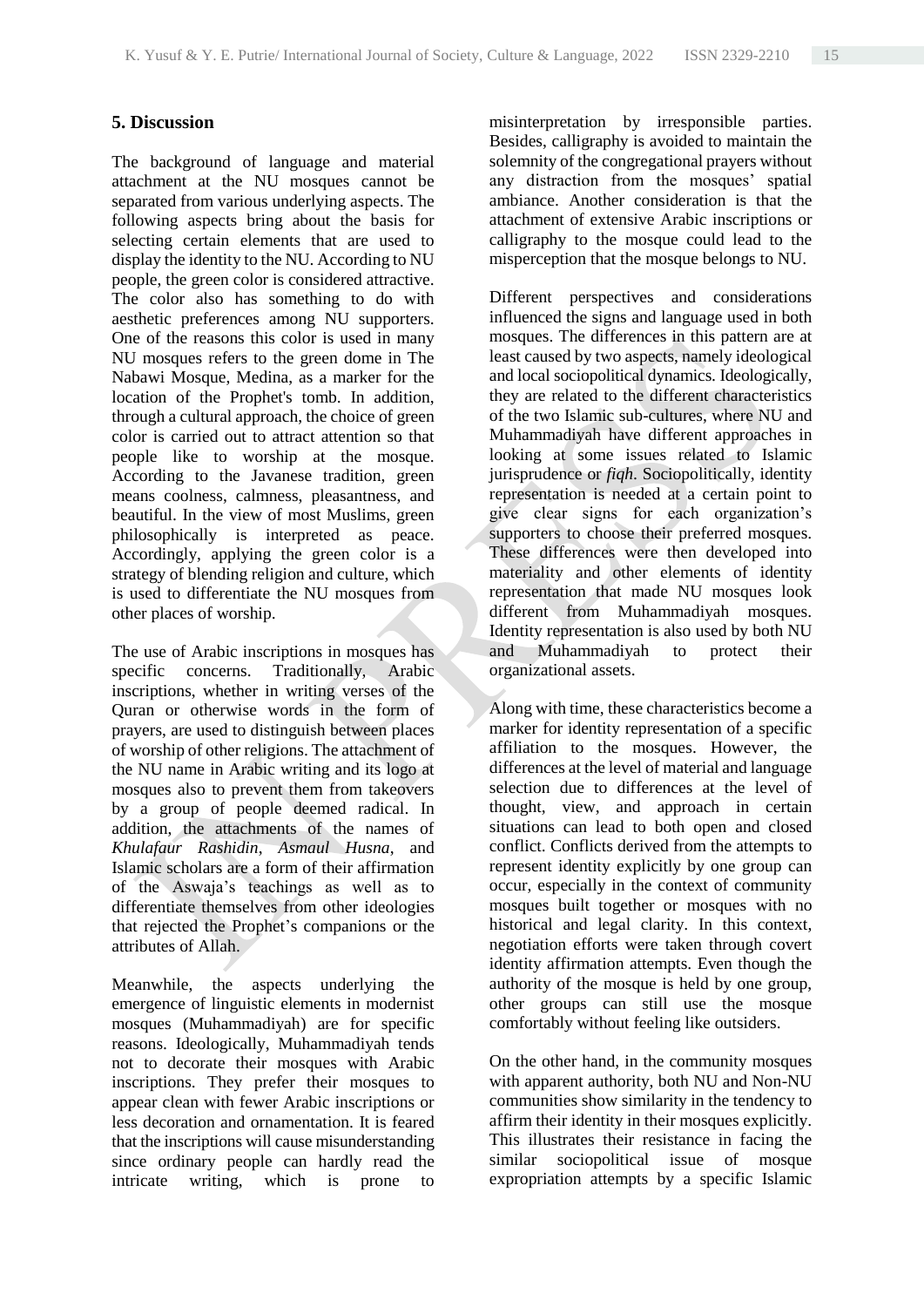group deemed radical. There is also a shared identity between the two groups representing the unity of identity at a broader level. The representation of Islamic teachings in general can be seen in similar ways of presenting the virtue of the mosque's sanctity through written language (prohibition, suggestion, warning, and reminder), both in NU and Non-NU mosques.

Several studies have shown the connection between mosques, politics, and power. For instance, mosques built in Istanbul show a reflection of the legitimacy, influence, and prestige of Turkey's Islamic political movement (Şimşek et al., 2006). In Malaysia, Ismail & Rasdi (2010) demonstrated that the state mosque was influenced by the political ideology in the country. This is in line with the increasing number of new Islamic organizations that seek to instill their influence through mosques. Traditionalist or modernist Islamic organizations initially ran some mosques. However, they were later taken over by a newcomer mass organization. The process of taking over can be in several ways. First, there is a gradual process, namely through the deliberation mechanism of worshipers. There is also a process by providing a daily *imam*, followed by preachers from new religious mass groups. Until then, they replace all the mosque officers with their person. In this case, both the practice of sacred rituals and their Islamic studies are colored by only one type of religious ideology. In short, through the new management of the mosque, several new religious groups are trying to introduce and spread their ideology.

The complexities of identity representation arise when social, cultural, political, and ideological dimensions of society come into contact and compete with each other. More specifically, some issues related to private buildings and public spaces need to be discussed, especially concerning mosque building as one of the architectural places of worship that normatively should be a neutral space and free from political issues (Cesari, 2005; McLoughlin, 2005; Naylor & Ryan, 2002). However, in reality, especially in Indonesia, the identity representation turns out to be very much in contact with various domains. Therefore, in this regard, these mosques have transformed from an architectural building of a neutral place of worship to a place of negotiations between the different Islamic ideologies. Furthermore, the mosques even became a point of articulation for certain ideological groups (Kusno, 2003). This is further confirmed by Blackwood et al. (2016), who pointed out that,

Identity is culturally and historically situated and is negotiated in interaction with other individuals, collectivities and institutional structures. Due to its dynamic nature, identity is continuously negotiated, also in and through linguistic landscapes. As all social actors have more than one identity, investigating various identities in linguistic landscapes and how they interact and potentially conflict is an important focal point for understanding the role of language in LLs. (p. xvii)

Bilingual signs in the linguistic landscape of mosques, as we found, reveal another function. In this context, Arabic is restricted to the religious sphere use while Indonesian remains the medium of instruction and locality. The Indonesian is used to express profane or shared activities. Therefore, Arabic is used in the context of religious usage. In this sense, both languages share different layers of identity, while Arabic is considered in the frame of religious identity instead of nationality or ethnicity. However, the use of Indonesian in the context of religiosity is found in a few numbers of signs to create a better understanding of the Arabic texts by translating them into Indonesian. This finding shares something in common with a study that has been conducted by Coluzzi and Kitade (2015) and Woo & Nora Riget (2020) in Malaysia. Their study demonstrated the use of language related to identity representation of ethnicity and religiosity. However, this current study differs explicitly regarding the sociopolitical issues dominating the mosques. In the setting of Malaysia, the context is related to ethnicity and multiculturalism, whereas, in this study, the main point is the political dynamics between Islamic sub-cultures and not to do with the locality or ethnicity. Thus, in the Indonesian context, Arabic lies in the religious identity layer and is not an expression of ethnic identity. In this respect, Spolsky (2003) argues the interplay between language and religion of how they interact in places of worship. This study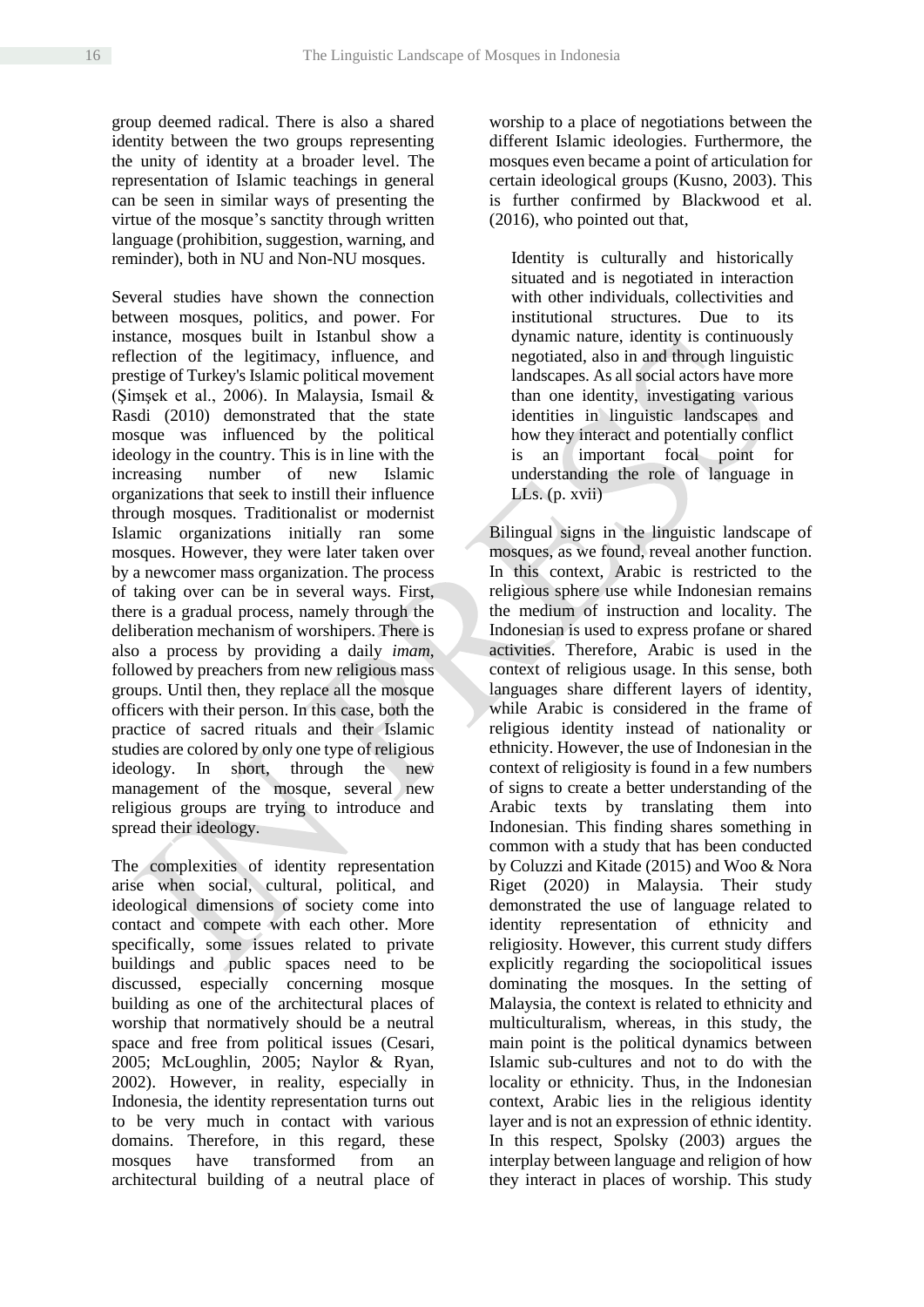underpins the importance of bilingualism and multilingualism in language and religion.

One of the uniqueness of using Arabic inscriptions in the form of writing the Quranic verses in mosques is to show an identity representation. The inscriptions of the Quranic verses that are attached in mosques are one strategy to highlight Sunni's teachings. Mosques with Arabic calligraphy or inscriptions can usually be identified as mosques affiliated with NU. The main goal of sculptured calligraphy is to present a distinctive and avowed identity. This sign is essentially permanent, intended to express a long-term status of NU-ness. Not only does the Arabic inscription have an aesthetic and ornamental feature. Its use is also intended to indicate an informing function, differentiating a mosque from others. This finding is dissimilar from Alsaif and Starks (2019) views in their research, who assert that the Arabic inscriptions in the mosque run only as an aesthetic. This means that Arabic writings in mosques do not have any functional meaning. Therefore, the finding of the current research confirms that mosques in Indonesia have another issue that cannot be separated from the nuances of identity politics and the contestation of Islamic ideologies that evolve in society.

Several studies have noted that in places of worship, quite a few buildings are decorated with writings (Jochnowitz, 2019; Leeman & Modan, 2009). However, Alsaif and Starks (2019) findings suggest something different. In the Grand Mosque of Mecca, Arabic inscriptions with Quranic verses are plastered on the walls and doors, glass, windows, and even ceilings. According to them, this can bring spiritual nuances to the place as Muslim worship there. This case is not much different from the conditions in the NU mosques, where not only the words of the Quran are attached to the sides of the mosques, but there is also an Arabic inscription with prayers or instructions for worship. This practice also aims to create a religious atmosphere and increase the solemnity of prayer. It is, however, different from the Muhammadiyah mosques, where the method of attaching written verses of the Quran, for example, in the form of calligraphy, is rarely found. In their view, this practice can reduce the value of spirituality and even interfere with worship performances. As a

result, to avoid this issue, their mosques generally do not put Arabic scripts in the form of Quranic verses on their walls. The majority of Muhammadiyah mosques studied here prefer a clean atmosphere within the mosques.

From those mentioned above, applying linguistic landscape study can reveal the underlying sociopolitical motives even in places of worship that are commonly considered neutral and free from worldly matters. The use of medium and language differs according to each mosque's specific sociopolitical context or other places of worship: the materials, placement, permanence, overt-covertness, quantity, direct-indirectness, etc. Understanding the underlying issues through the linguistic landscape can help the religious community be more aware of the potential problems in the future. Thus, it can help them take preventive steps to overcome the issues. Further research can be conducted to explore the relationship between religious identity and ethnic identity through the linguistic landscape of mosques in different contexts and settings.

# **References**

- Adetunji, A. (2015). English in a Nigerian linguistic landscape. *World Englishes*, *34*(4), 654–668. https://doi.org/https:// doi.org/10.1111/weng.12158
- Ahmed, H. (2013). Mosque as monument: The afterlives of Jama Masjid and the political memories of a royal Muslim past. *South Asian Studies*, *29*(1), 51–59. https://doi.org/10.1080/02666030.2013. 772814
- Alsaif, R. A. S., & Starks, D. (2021). The sacred and the banal: Linguistic landscapes inside the Grand Mosque of Mecca. *International Journal of Multilingualism*, *18*(1), 153–174. https://doi.org/10.1080/ 14790718.2020.1766048
- Alsaif, R. A. S., & Starks, D. (2019). Medium and domains in the linguistic landscapes of the Grand Mosque in Mecca. *Journal of Multilingual and Multicultural Development*, *40*(1), 14–31. https://doi. org/10.1080/01434632.2018.1461874
- Backhaus, P. (2007). *Linguistic landscapes: A comparative study of urban multilingualism in Tokyo*. Multilingual Matters.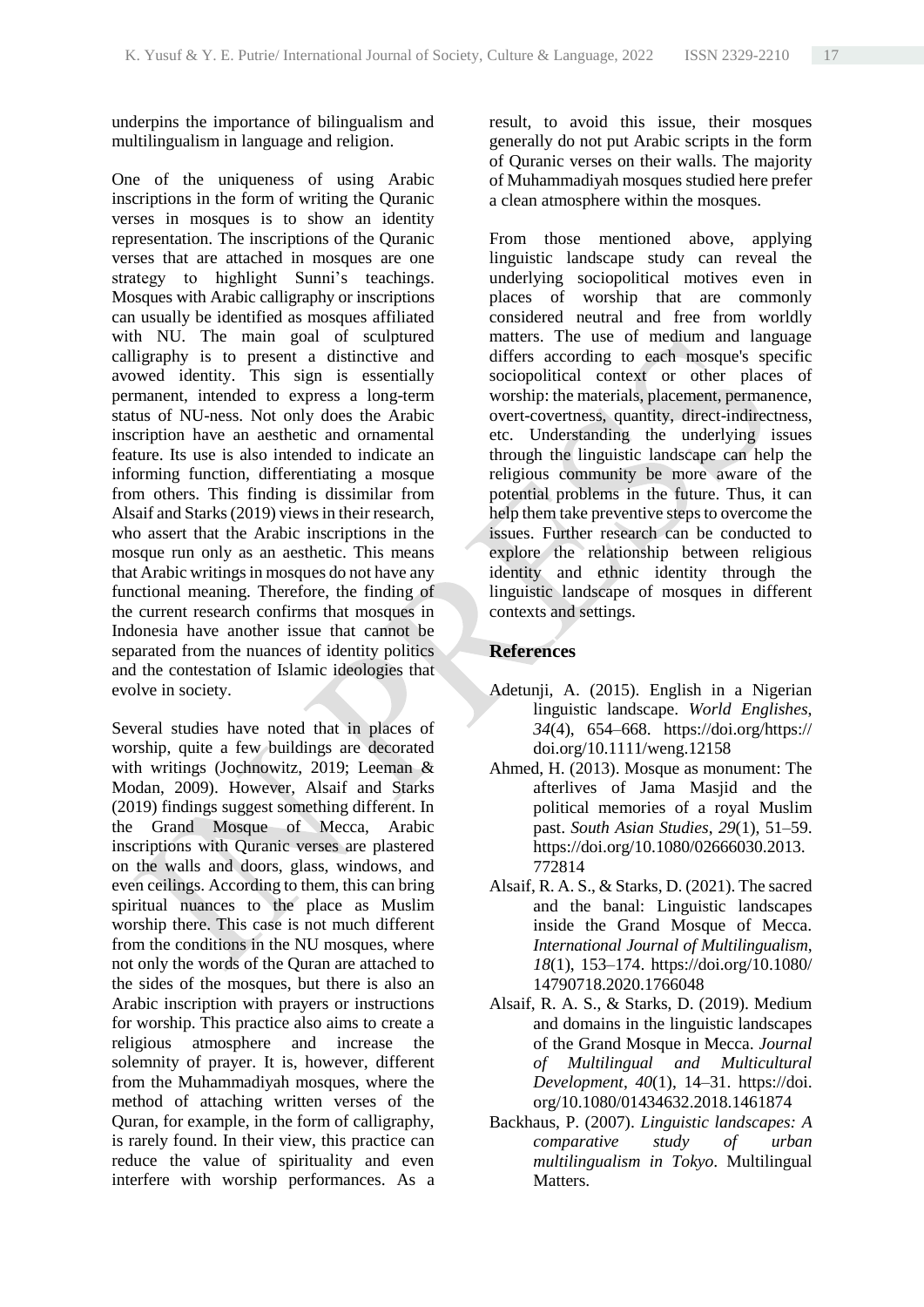- Baso, A. (2013). *"Agama NU" untuk NKRI: Pengantar dasar-dasar ke-NU-an di era kebebasan dan wahabisasi* ["NU religion" for the Unitary State of the Republic of Indonesia: An introduction to the basics of NU in the rra of freedom and Wahhabism]. Pustaka Afid.
- Bennet, B. P. (2018). *Sacred languages of the world: An introduction*. John Wiley & Sons.
- Berita-Satu. (2013). *Ratusan masjid NU terancam diserobot kelompok Islam radikal* [Hundreds of NU mosques are threatened by radical Islamic groups]. https://www.beritasatu.com/nasional/15 2830/ratusan-masjid-nu-terancamdiserobot-kelompok-islam-radikal
- Blackwood, R., Lanza, E., & Woldemariam, H. (2016). Preface. In R. Blackwood, E. Lanza, & H. Woldemariam (Eds.), *Negotiating and contesting identities in linguistic landscapes* (pp. xvi-xxiv). London: Bloomsbury.
- Bourhis, R. Y., & Landry, R. (2002). La loi 101 et l'aménagement du paysage linguistique du Quebec [Bill 101 and the development of the linguistic landscape of Quebec.]. In B. Paul & R. Y. Bourhis (Eds.), *L'aménagement Linguistique au Québec: 25 D'application de la Charte de la Lange Francaise* [Linguistic planning in Quebec: 25 application of the French Lange Charter] (pp. 107-132). Publications du Québec.
- Cesari, J. (2005). Mosque conflicts in European cities: Introduction. *Journal of Ethnic and Migration Studies*, *31*(6), 1015– 1024. https://doi.org/https://doi.org/10. 1080/13691830500282626
- Coluzzi, P. (2016). The linguistic landscape of Brunei. *World Englishes*, *35*(4), 497– 508. https://doi.org/https://doi.org/10. 1111/weng.12514
- Coluzzi, P., & Kitade, R. (2015). The languages of places of worship in the Kuala Lumpur area. *Linguistic Landscape. An International Journal*, *1*(3), 243–267. https://doi.org/10.1075/ll.1.3.03col
- Cook, V. (2013). The language of the street. *Applied Linguistics Review*, *4*(1), 43–81. https://doi.org/10.1515/applirev-2013- 0003
- Cook, V. (2015). Meaning and material in the language of the street. *Social Semiotics*, *25*(1), 81–109. https://doi.org/10.1080/

10350330.2014.964025

- Edu-Buandoh, D. (2016). Identity and representation through language in Ghana: The postcolonial self and the other. *International Journal of Society, Culture & Language*, *4*(1), 34–44.
- Emka. (2011). *PBNU minta PKS hentikan perebutan masjid* [PBNU asks PKS to stop seizing the mosques]. https:// emka.web.id/NU/2011/pbnu-minta-pkshentikan-perebutan-masjid/
- Esteron, J. J. (2021). English in the Churchscape: Exploring a religious linguistic landscape in the Philippines. *Discourse and Interaction*, *14*(2), 82–104. https:// doi.org/10.5817/DI2021-2-82
- Feillard, A. (2013). Nahdlatul Ulama in Indonesia. In J. L. Esposito & E. E.-D. Shahin (Eds.), *The Oxford handbook of Islam and politics* (pp. 558-573). https:// doi.org/10.1093/oxfordhb/97801953958 91.013.0007
- Gorter, D. (2006). Introduction: The study of the linguistic landscape as a new approach to multilingualism. *International Journal of Multilingualism*, *3*(1), 1–6. https:// doi.org/10.1080/14790710608668382
- Gorter, D. (2013). Linguistic landscapes in a multilingual world. *Annual Review of Applied Linguistics*, *33*, 190–212. https:// doi.org/10.1017/S0267190513000020
- Harbon, L., & Halimi, S. S. (2019). A 'disjunct' in the linguistic landscape: Messages about food and nutrition in Indonesian school environments. *Indonesian Journal of Applied Linguistics*, *8*(3), 566–575. https://doi.org/https://doi.org/10.17509/i jal.v8i3.15263
- Hasan, I. (2009). *Architecture and the politics of identity in Indonesia: A study of the cultural history of Aceh*. The University of Adeleide.
- Inya, B. T. (2019). Linguistic landscape of religious signboards in Ado Ekiti, Nigeria: Culture, identity and globalisation. *Theory and Practice in Language Studies*, *9*(9), 1146-1159. https://doi.org/10.17507/tpls.0909.11
- Ismail, A. S., & Rasdi, M. T. M. (2010). Mosque architecture and political agenda in twentieth-century Malaysia. *The Journal of Architecture*, *15*(2), 137–152. https://doi.org/https://doi.org/10.1080/1 3602361003791051
- Jaspal, R., & Coyle, A. (2010). "Arabic is the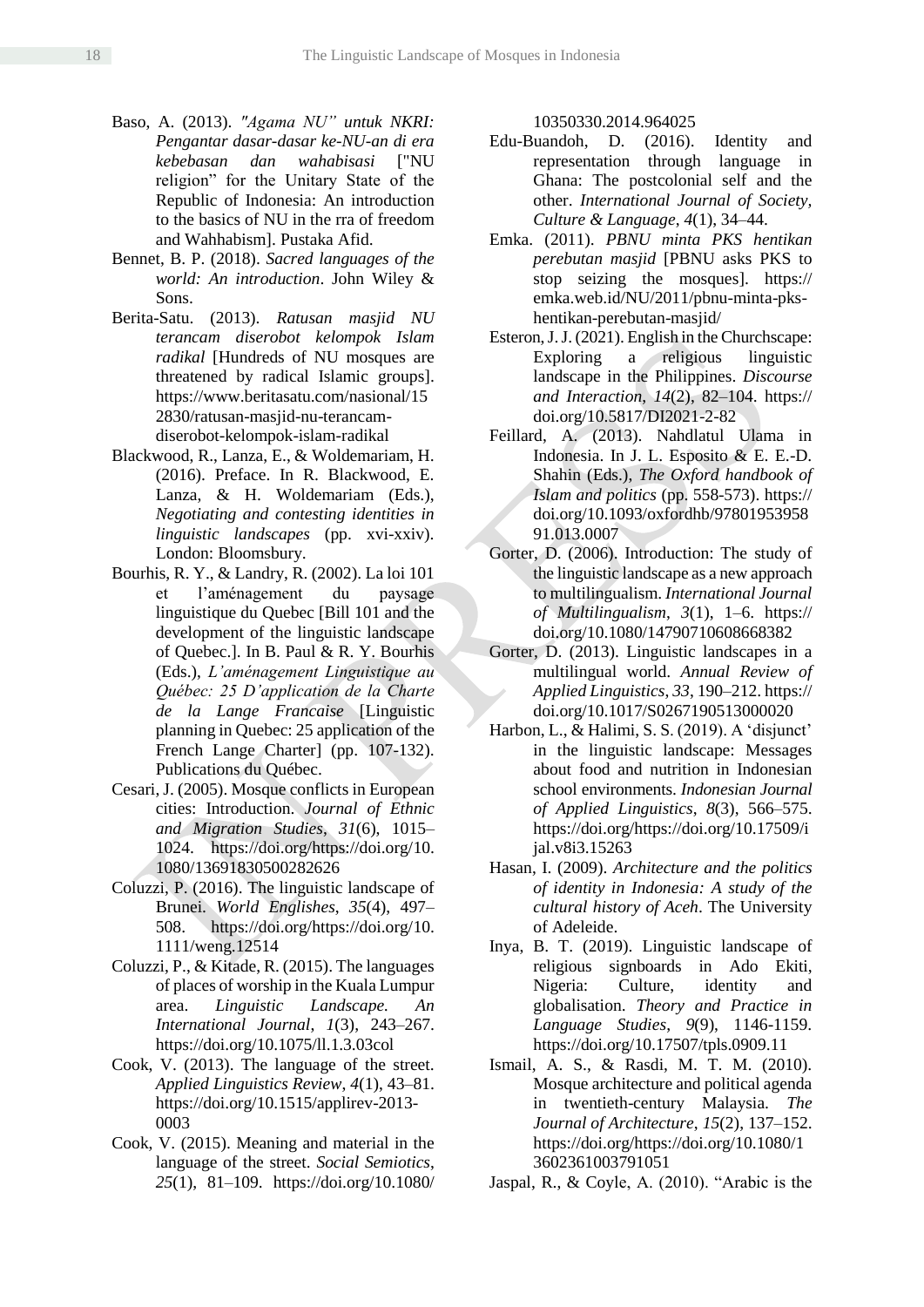language of the Muslims–that's how it was supposed to be": Exploring language and religious identity through reflective accounts from young British-born South Asians. *Mental Health, Religion & Culture*, *13*(1), 17–36. https://doi.org/ https://doi.org/10.1080/1367467090312 7205

- Jochnowitz, G. (2019). Scripts, religion, and ideology. *Word*, *65*(3), 179–184. https:// doi.org/10.1080/00437956.2019.1643073
- Kasanga, L. A. (2014). The linguistic landscape: Mobile signs, code choice, symbolic meaning and territoriality in the discourse of protest. *International Journal of the Sociology of Language*, *2014*(230), 19–44. https://doi.org/https:// doi.org/10.1515/ijsl-2014-0025
- Kochav, S. (2018). The linguistic landscape of religious expression in Israel. *International Journal Linguistic Landscape*, *4*(1), 29– 52. https://doi.org/10.1075/ll.17004.koc
- Kusno, A. (2003). "The reality of one-which-istwo"—Mosque battles and other stories. *Journal of Architectural Education*, *57*(1), 57–67. https://doi.org/https:// doi.org/10.1162/104648803322336593
- Landry, R., & Bourhis, R. Y. (1997). Linguistic landscape and ethnolinguistic vitality: An empirical study. *Journal of Language and Social Psychology*, *16*(1), 23–49. https://doi.org/10.1177/0261927X97016 1002
- Lanza, E., & Woldemariam, H. (2013). Indexing modernity: English and branding in the linguistic landscape of Addis Ababa. *International Journal of Bilingualism*, *18*(5), 491–506. https:// doi.org/https://doi.org/10.1177/1367006 913484204
- Lee, J. S. (2019). Multilingual advertising in the linguistic landscape of Seoul. *World Englishes*, *38*(3), 500–518. https://doi. org/10.1111/weng.12427
- Leeman, J., & Modan, G. (2009). Commodified language in Chinatown: A contextualized approach to linguistic landscape. *Journal of Sociolinguistics*, *13*(3), 332–362. https://doi.org/https://doi.org/10.1111/j. 1467-9841.2009.00409.x
- McLoughlin, S. (2005). Mosques and the public space: Conflict and cooperation in Bradford. *Journal of Ethnic and Migration Studies*, *31*(5), 1045–1066. https://doi.org/https://doi.org/10.1080/1

3691830500282832

- Naylor, S., & Ryan, J. R. (2002). The mosque in the suburbs: Negotiating religion and ethnicity in South London. *Social & Cultural Geography*, *3*(1), 39–59. https://doi.org/https://doi.org/10.1080/1 4649360120114134
- Nikolaou, A. (2017). Mapping the linguistic landscape of Athens: The case of shop signs. *International Journal of Multilingualism*, *14*(2), 160–182. https:// doi.org/10.1080/14790718.2016.1159209
- NU-Online. (2016). *Waspadai pengambilalihan masjid NU dengan cara santun* [Beware of the takeover of the NU mosques in a polite way]. https://www.nu.or.id/post/ read/70731/waspadai-pengambilalihanmasjid-nu-dengan-cara-santun
- Plessis, T. D. (2010). Bloemfontein/Mangaung, "City on the move". Language management and transformation of a non-representative linguistic landscape. In E. Shohamy, E. Ben-Rafael, & M. Barni (Eds.), *Linguistic landscape in the city* (pp. 74–95). Multilingual Matters. https://doi.org/https://doi.org/10.21832/ 9781847692993
- Putrie, Y. E., & Martokusumo, W. (2020). Identity representation and conflict prevention in community mosques of Malang Raya, East Java, Indonesia. In S. Gede & N. James (Eds.), *Reframing the vernacular: Politics, semiotics, and representation*. Springer.
- Republika. (2013). *Ratusan masjid NU terancam paham radikal* [Hundreds of NU mosques are threatened with radicalism]. https://www.republika.co. id/berita/nasional/jawa-timur/13/11/30/ mx1ttx-ratusan-masjid-nu-terancampaham-radikal
- Rezaei, S., & Bahrami, A. (2019). Cultural identity among Iranian English language teachers. *International Journal of Society, Culture & Language*, *7*(1), 67–82.
- Rijal, N. K. (2016). Respons pemerintah lokal terhadap ancaman terorisme global: Kasus ISIS di Kota Malang [Local government responses to global terrorism threat: The case of ISIS in Malang City]. *Jurnal Global & Strategis*, *10*(1), 30–54. https://doi.org/http://dx. doi.org/10.20473/jgs.10.1.2016.30-54
- Schecter, S. R. (2015). Language, culture and identity. In S. Farzad (Ed.), *The*